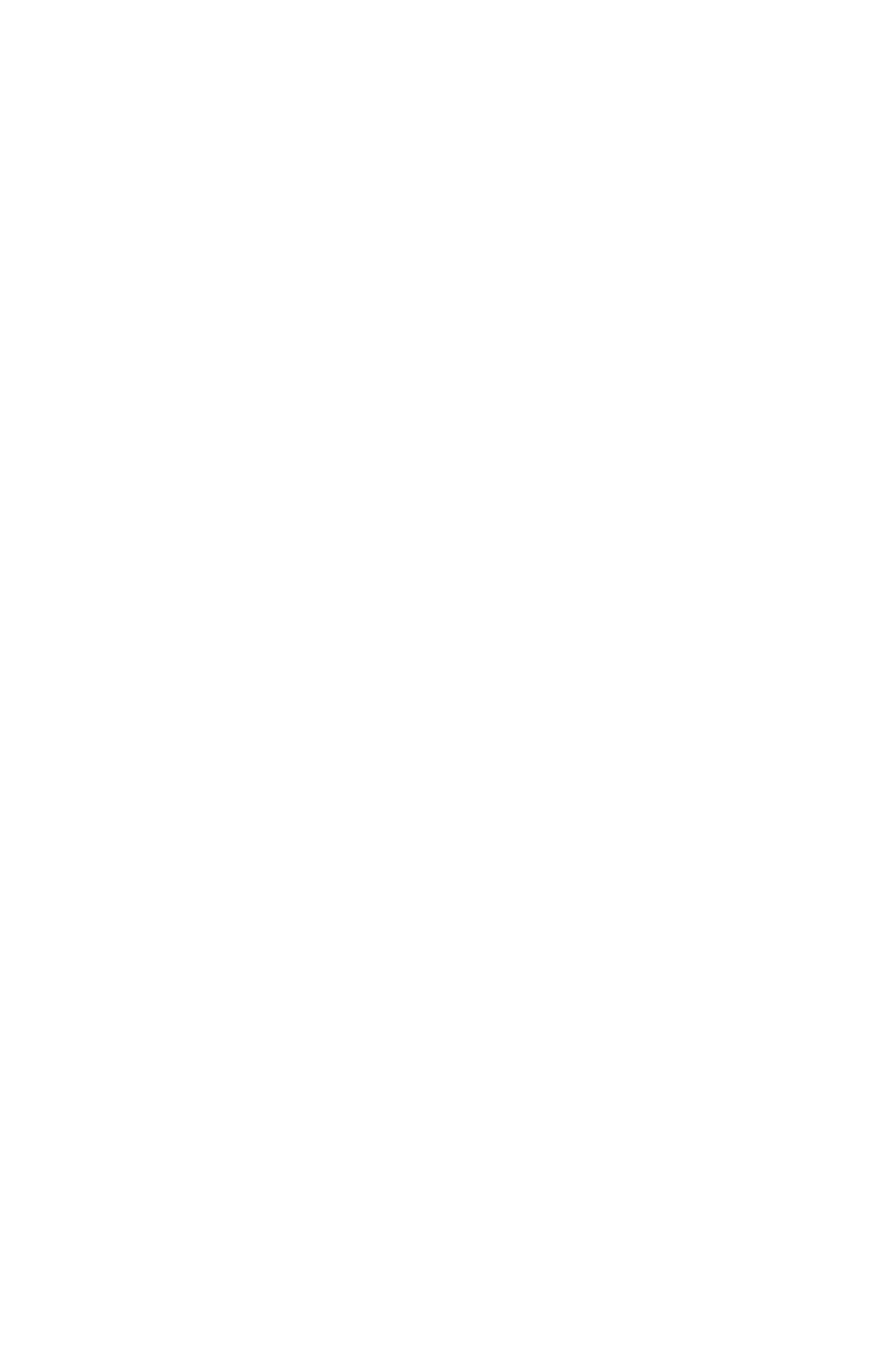

# **Record of Revisions**

| <b>Revision</b> |              |                                   |  |
|-----------------|--------------|-----------------------------------|--|
| Letter          | <b>Date</b>  | <b>Description</b>                |  |
|                 |              | Initial Release of P/N OP91204-   |  |
|                 |              | 38F                               |  |
| $\mathbf{A}$    | 14 July 2009 | Clarified configuration data for  |  |
|                 |              | GPS/Loran input on page 26.       |  |
| B               | 18 June 2015 | Deleted reference to Installation |  |
|                 |              | Manual on page 32.                |  |
|                 |              |                                   |  |
|                 |              |                                   |  |
|                 |              |                                   |  |
|                 |              |                                   |  |
|                 |              |                                   |  |
|                 |              |                                   |  |
|                 |              |                                   |  |
|                 |              |                                   |  |
|                 |              |                                   |  |
|                 |              |                                   |  |
|                 |              |                                   |  |
|                 |              |                                   |  |
|                 |              |                                   |  |
|                 |              |                                   |  |
|                 |              |                                   |  |
|                 |              |                                   |  |
|                 |              |                                   |  |
|                 |              |                                   |  |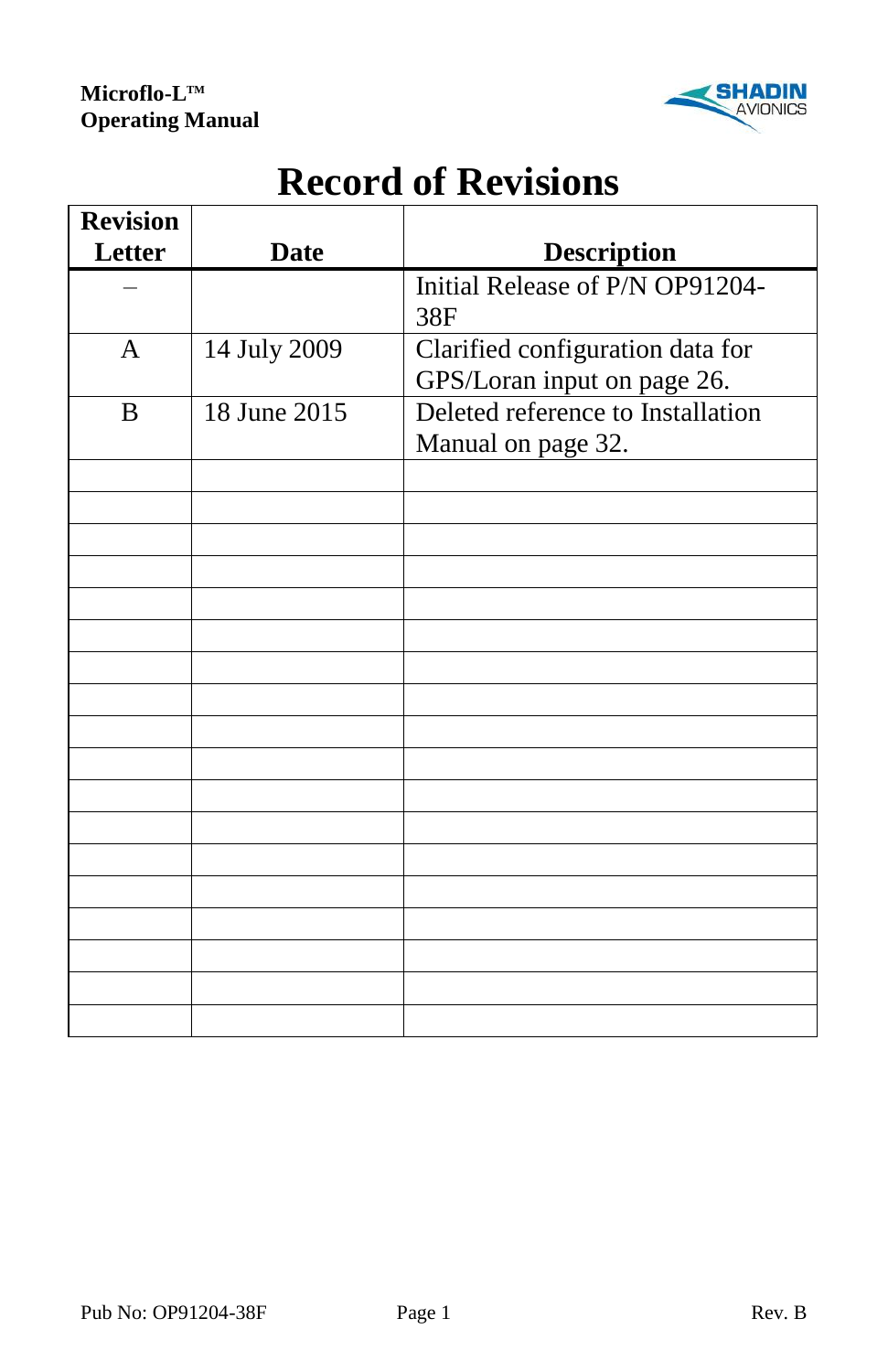

# **TABLE OF CONTENTS**

| 1.1.1          |                                              |
|----------------|----------------------------------------------|
| 1.1.2          |                                              |
| 1.1.3          |                                              |
| 1.1.4          |                                              |
| 1.1.5          |                                              |
| 1.1.6          |                                              |
| 1.1.7          |                                              |
|                |                                              |
| 1.2.1          |                                              |
| 1.2.2          |                                              |
| 1.2.3          |                                              |
|                |                                              |
|                |                                              |
|                |                                              |
|                |                                              |
|                |                                              |
|                |                                              |
|                |                                              |
|                |                                              |
|                |                                              |
|                | 2.6 CORRECTING FUEL ON BOARD ENTRY ERROR  14 |
|                |                                              |
|                |                                              |
|                |                                              |
| 3.1.1          |                                              |
| 3.1.2<br>3.1.3 |                                              |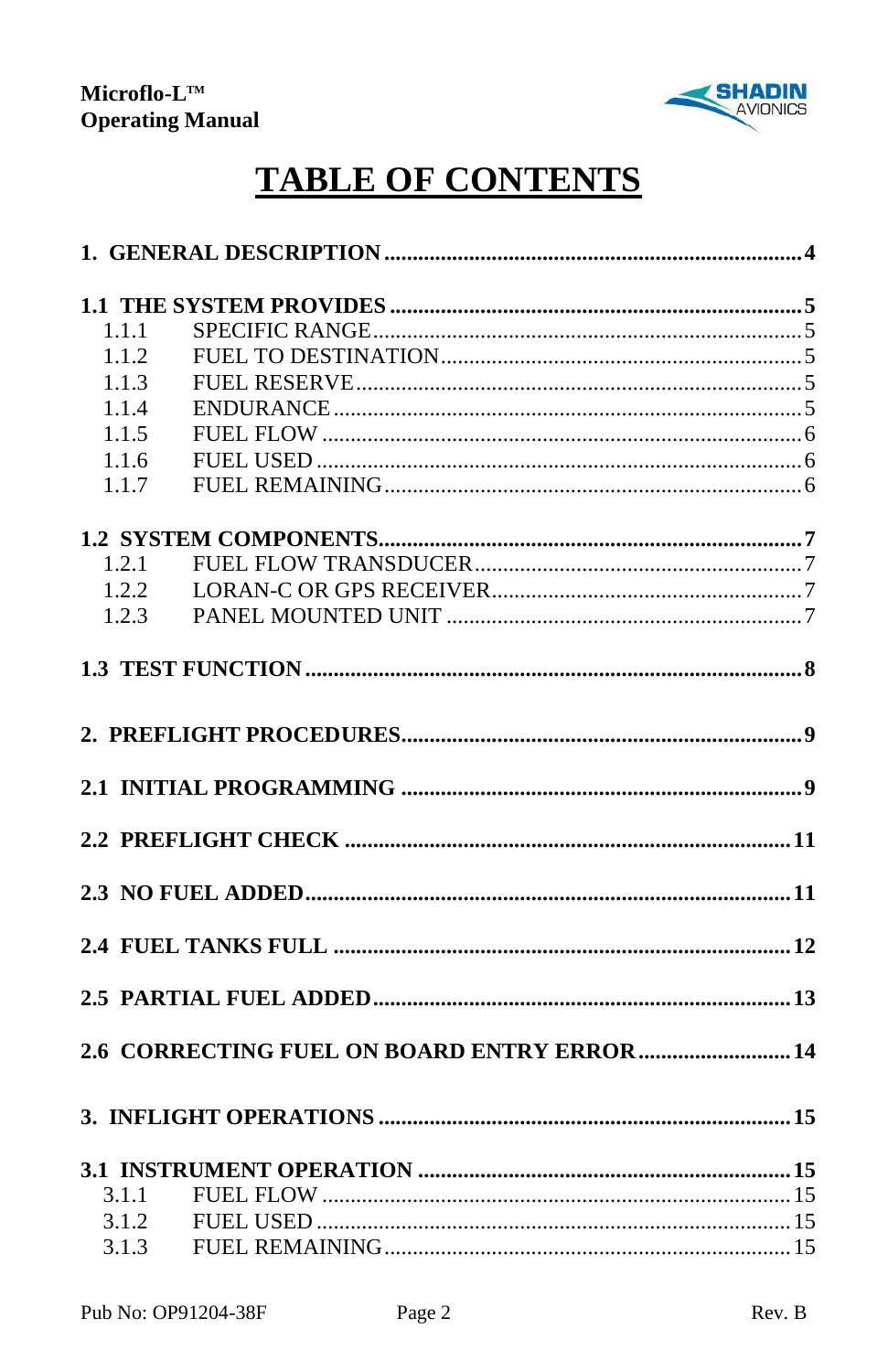

| 3.1.4 |  |
|-------|--|
| 3.1.5 |  |
| 3.1.6 |  |
| 3.1.7 |  |
| 3.2.1 |  |
| 3.2.2 |  |
| 3.2.3 |  |
| 3.2.4 |  |
|       |  |
|       |  |
|       |  |
|       |  |
|       |  |





6831 Oxford Street St. Louis Park, MN 55426 U.S.A. Sales: (800)-328-0584 Technical Support: (800)-388-2849 **WWW.SHADIN.COM**

NOTE: Though references are made in this manual to fuel measured in gallons, the information applies equally to measurements in pounds, kilos, or liters.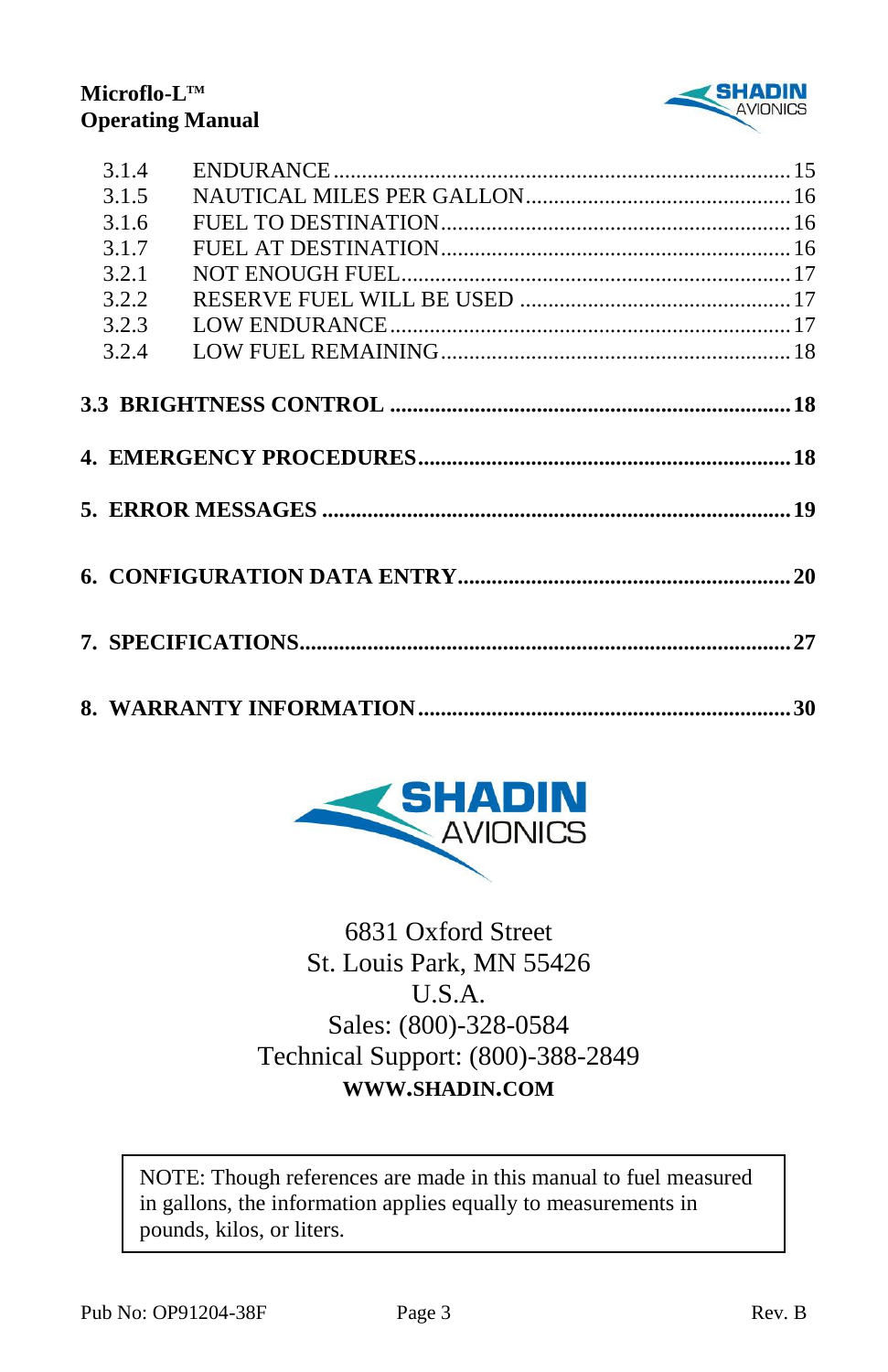

# **Microflo-L**

Although not required by the FAA, it is recommended that this manual be attached to the FAA-approved Flight Manual, or always kept on board for reference.

# **1. GENERAL DESCRIPTION**

Microflo-L™ is a Digital Fuel Management System designed to provide complete fuel management information under real flight conditions without any manual entry of data (after entry of the initial fuel on board information).

Microflo-L™ is connected to the engine fuel flow transducer for fuel flow information and to the Loran-C or GPS receiver serial port for navigation data (ground speed, distance and estimated time en route).

This system is also capable of transmitting the fuel information to the Bendix/King KLN-88, KLN-90, and Garmin GPS navigation receivers, except the Garmin 100, for additional calculations and display of fuel management data.

Microflo- $L^{TM}$  is set up to measure the flow of fuel in either gallons, liters, pounds, or kilos, and it can be installed on virtually any reciprocating or turbine engine by selecting the proper size fuel flow transducer.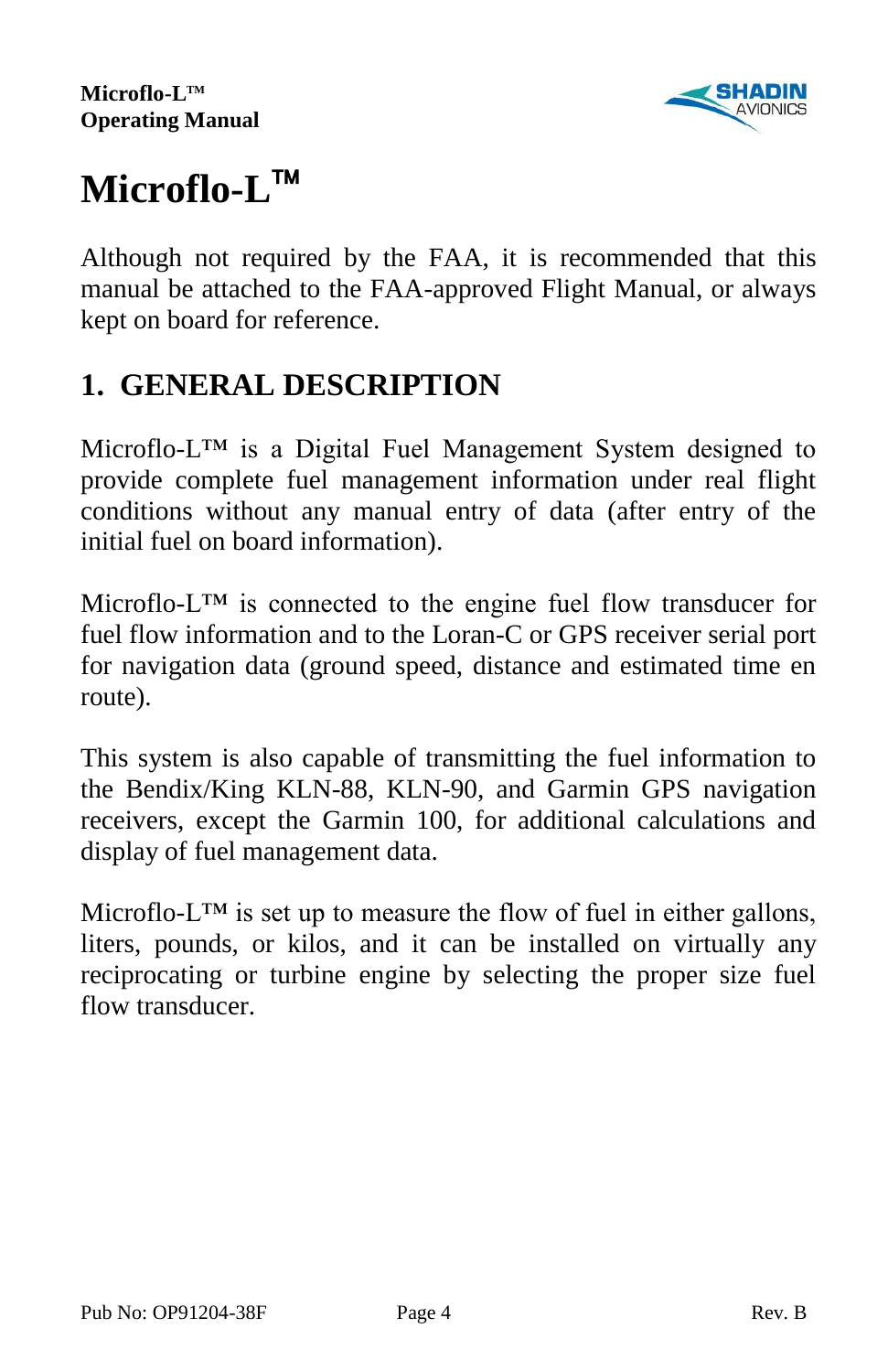

## **1.1 THE SYSTEM PROVIDES**

#### 1.1.1 SPECIFIC RANGE

Specific Range (NM/GAL) = Ground Speed (Kt.)/Fuel Flow per hour. This is an indication of how efficient the cruise is. The optimum cruise speed can be determined by selecting the power setting which yields the highest nautical miles per gallon.

## 1.1.2 FUEL TO DESTINATION

Microflo-L™ calculates (under real wind conditions) the fuel necessary to reach the destination as selected on the Loran-C or GPS receiver by multiplying the fuel flow by the estimated time en route to the destination. (If an intermediate waypoint is selected for navigation purposes, the displayed fuel to destination represents the fuel needed to reach the intermediate waypoint unless the distance to the destination is in the serial message.)

## 1.1.3 FUEL RESERVE

Microflo-L<sup>TM</sup> calculates the amount of fuel that will be available on board when the aircraft reaches the destination or waypoint indicated on the Loran-C or GPS receiver. This feature provides the pilot with accurate information so that the reserve fuel situation can be evaluated and action can be taken if necessary. (If an intermediate waypoint is selected for navigation purposes, the displayed fuel reserve represents the fuel reserve at the intermediate waypoint unless the distance to the destination is in the serial message.) Fuel Reserve  $=$  Fuel Remaining  $-$  Fuel to Reach **Destination** 

#### 1.1.4 ENDURANCE

Microflo-L™ calculates the time left to fly in hours and minutes based on the fuel remaining and the present fuel flow.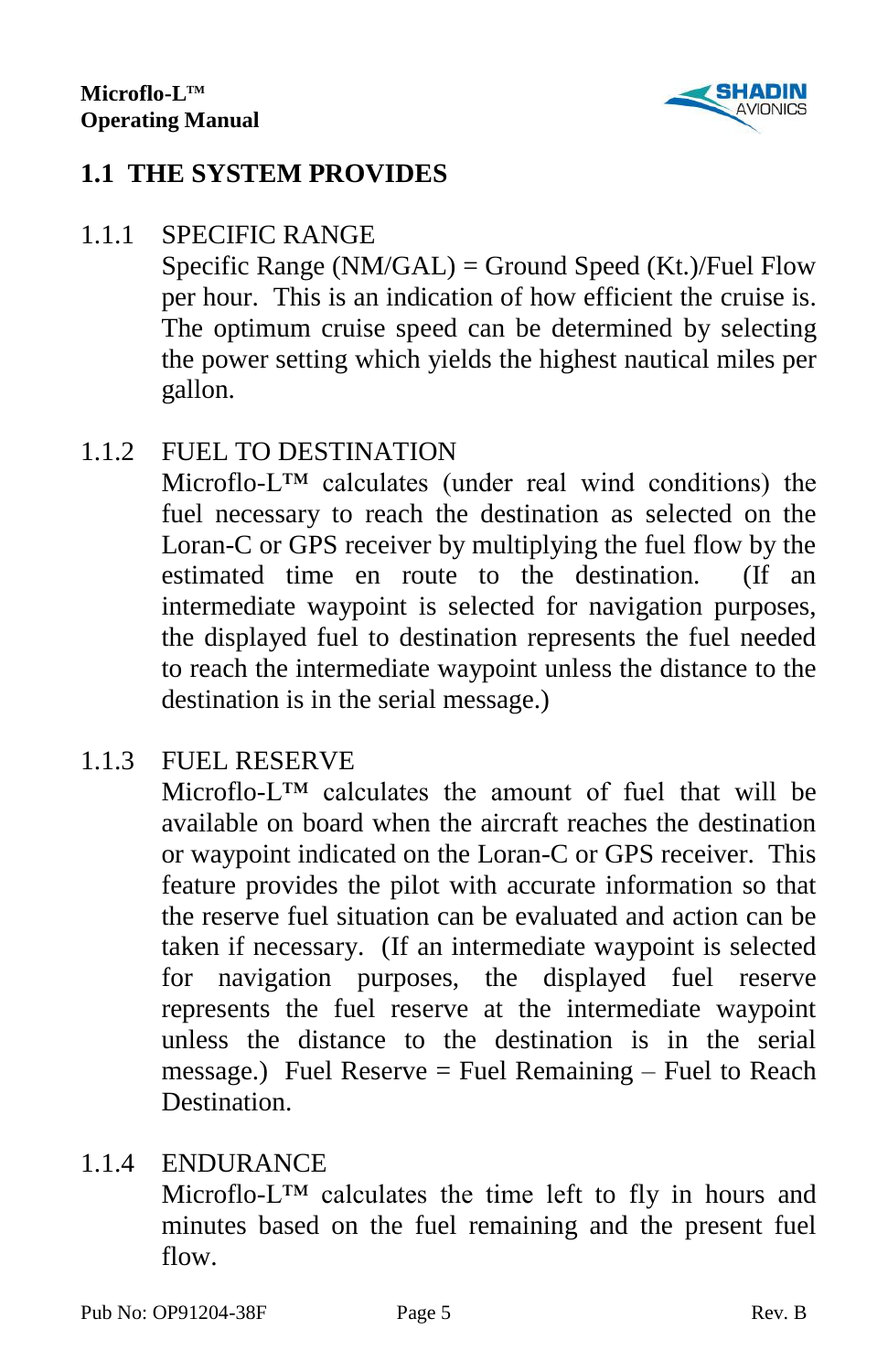

#### 1.1.5 FUEL FLOW

The system provides a digital readout of the fuel per hour to a tenth of a gallon up to 100 gallons and to the nearest gallon above 100 gallons. For the pounds version, the readout is to the nearest pound up to 999 lbs./hour and to the nearest 10 lbs. above 999 lbs./hour.

#### 1.1.6 FUEL USED

The system keeps track of the fuel used since the last fuel entry or reset.

#### 1.1.7 FUEL REMAINING

The system keeps track of the fuel remaining on board. Fuel Remaining is equal to Initial Starting Fuel minus Fuel Used.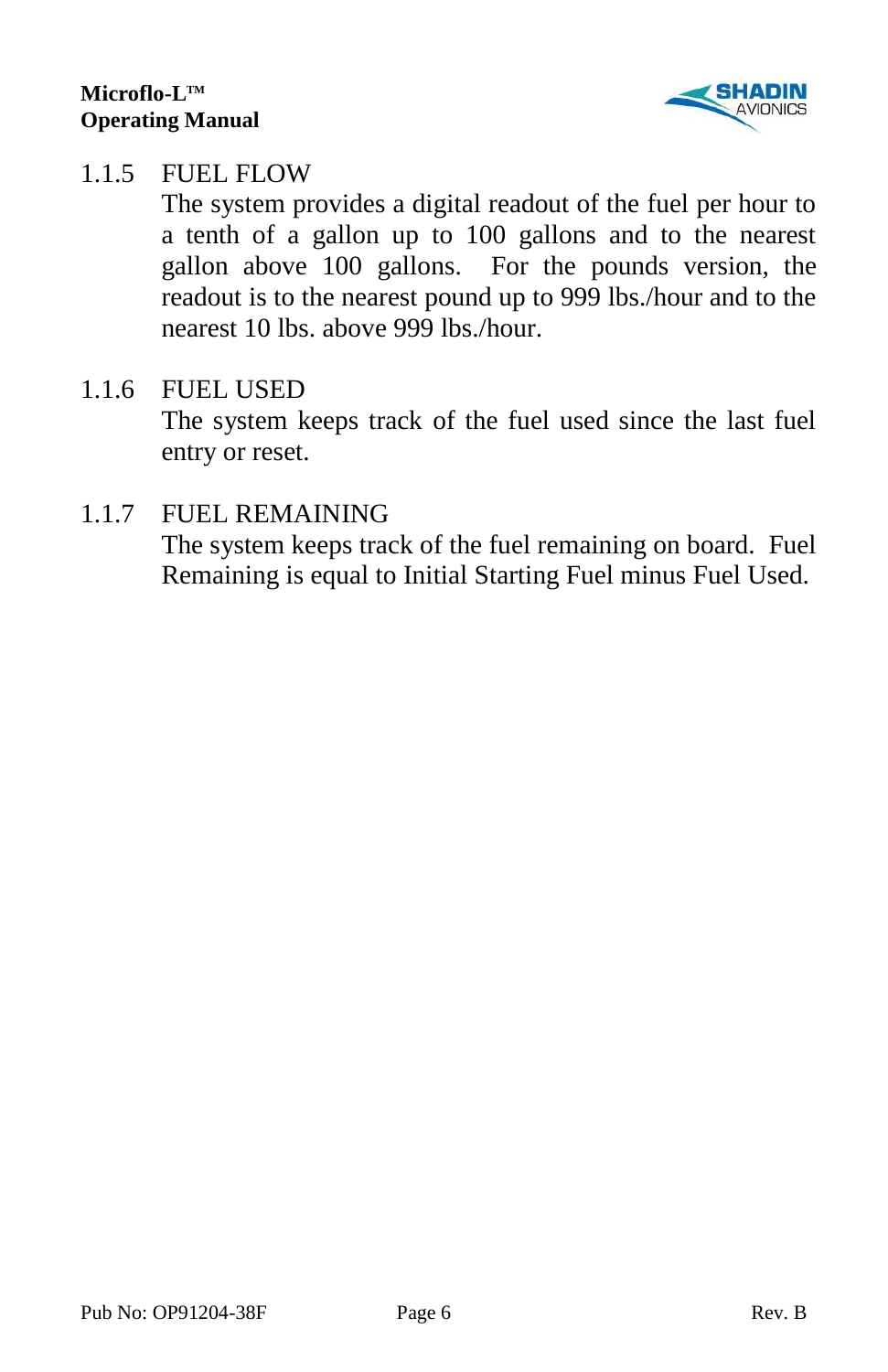

## **1.2 SYSTEM COMPONENTS**

The system consists of three (3) basic units: the fuel flow transducer, the navigation receiver (Loran-C or GPS) and the panel mounted unit.

1.2.1 FUEL FLOW TRANSDUCER The fuel flow transducer mounted in the fuel line measures the flow of fuel and generates electrical pulses directly

proportional to the fuel flow. The transducer is fail-safe designed. A stopped rotor will not interrupt fuel flow to the engine.

1.2.2 LORAN-C OR GPS RECEIVER The Loran-C or GPS receiver provides ground speed, distance, and estimated time en route through the serial port.

#### 1.2.3 PANEL MOUNTED UNIT

All system electronics, function controls and digital displays are contained in a single instrument that mounts in a standard 2¼" hole. This unit requires no periodic maintenance, adjustment, or calibration once it is properly installed.

**The Display:** The fuel flow is always displayed on the left side of the display window. All other functions, with the priority for the rotary switch functions, are displayed on the right side of the display window.

**System Memory:** The system includes a non-volatile memory that retains fuel remaining and fuel used information when the power to the unit is shut down.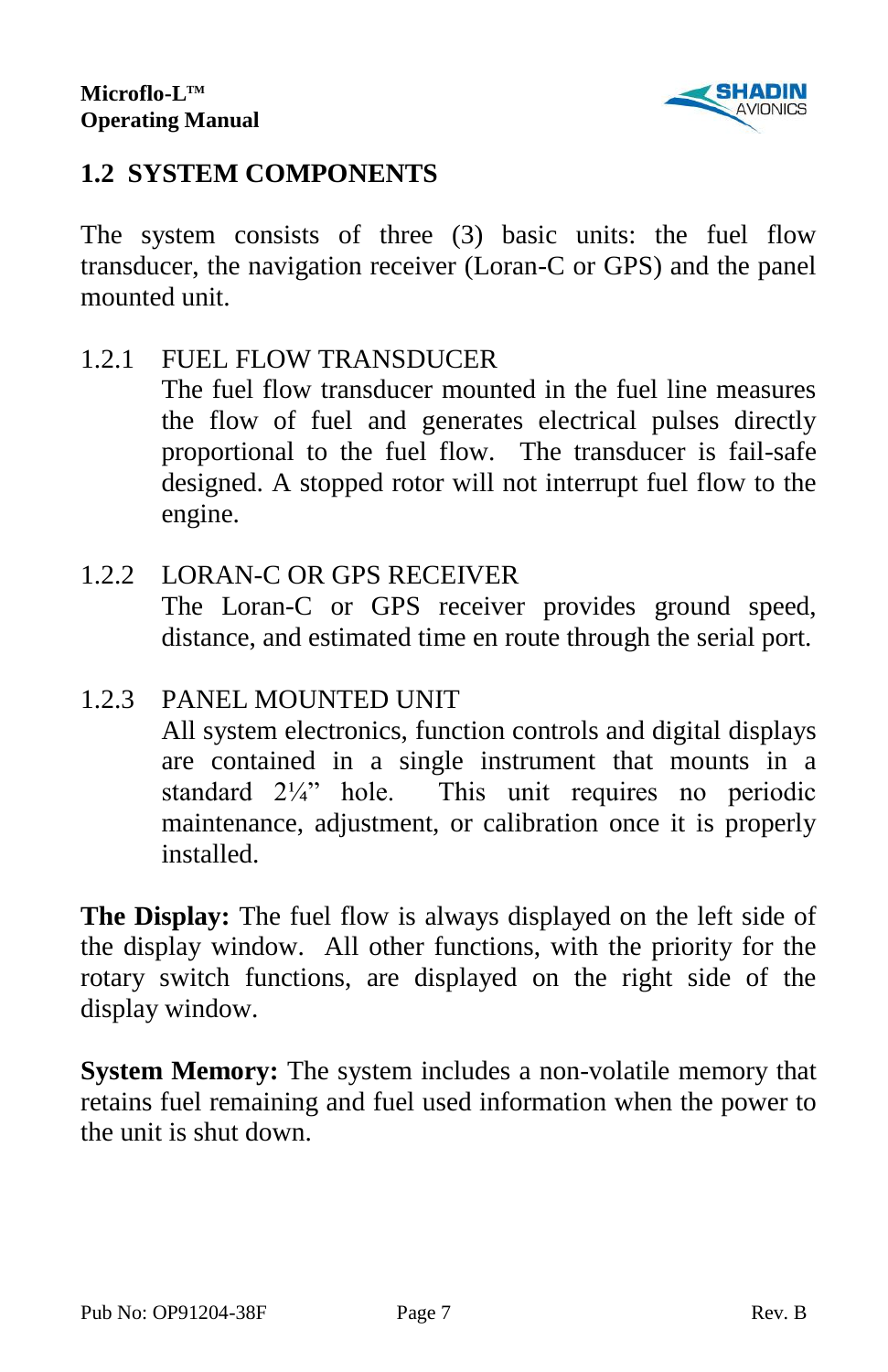

# **1.3 TEST FUNCTION**

Diagnostic software is built into the system. To activate it, press the ENTER/TEST button until all of the display digits fill with a checkerboard pattern, and then release it. This display will flash on and off three (3) times. Next, all digits will be filled with a second checkerboard pattern, the inverse of the first, which will also flash on and off three (3) times. Careful monitoring of these patterns will verify operation of every element of the display unit.

If the test is successful, the word "GOOD" will appear in the display window for three seconds. (If the test is not successful, the word "BAD" and an error message identifying the error will be displayed. In such case, the unit will cease to function and must be considered unserviceable until corrective action is taken.) This is followed by:

- 1) The K-factor setting (Pulses Per Gallon) and units of measure the system is set to (gallons, liters, pounds or kilograms).
- 2) LT ( ): Loran or GPS Type (without signal, will display 'LOF')
- 3) The distance to waypoint or destination as shown on the Loran-C or GPS receiver to check the data interface integrity. (not available without signal)
- 4) Maximum usable fuel setting.
- 5) Software version.
- 6) If the system is not capable of reading the navigation receiver data, the word "LBD" will appear in the display window.
- NOTE: Using the test function while the engine is running will cause the computer to lose 17 seconds of fuel count.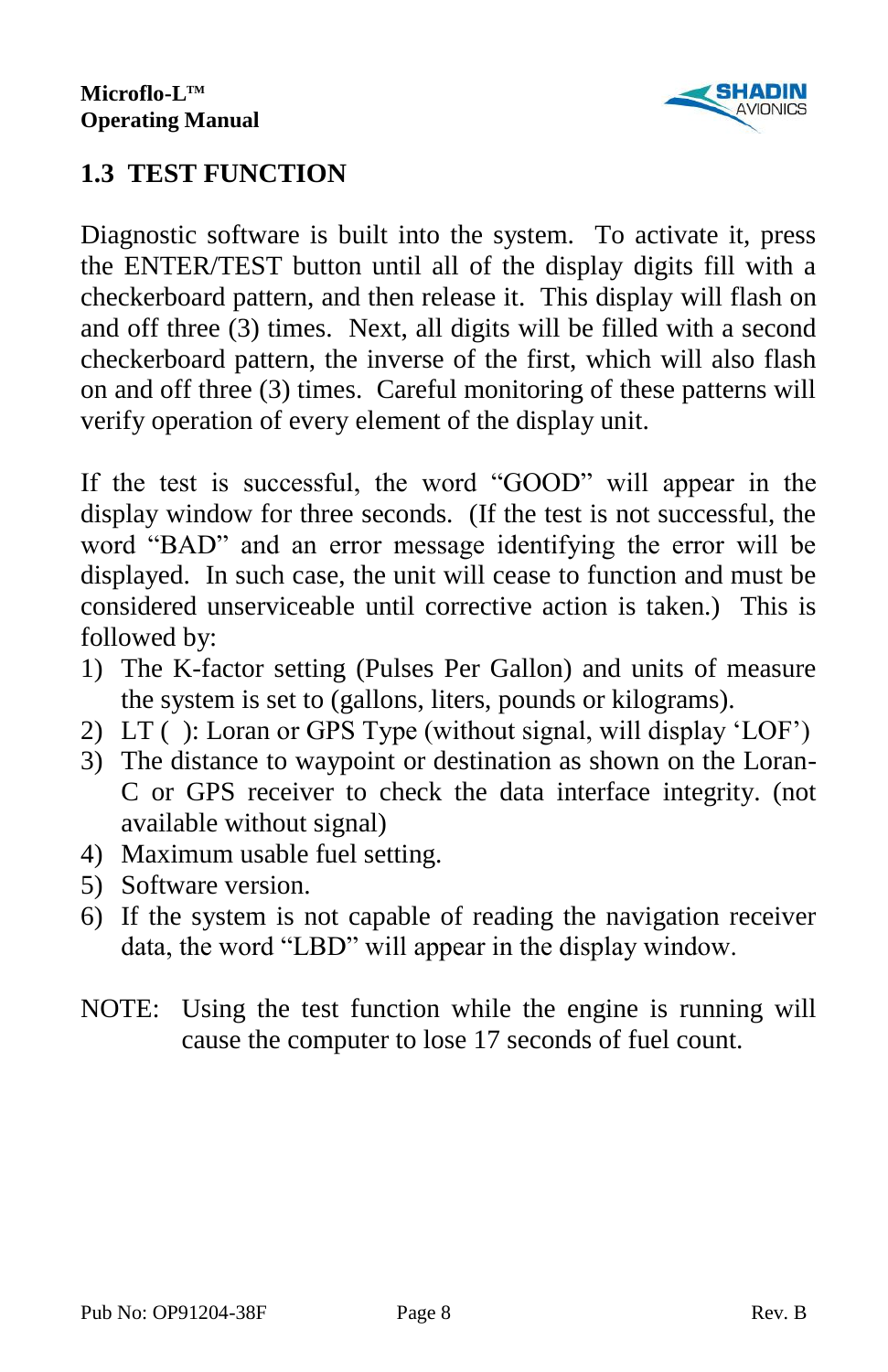

# **2. PREFLIGHT PROCEDURES**

MICROFLO-L™ is a fuel flow measuring system and NOT a quantity-sensing device. A visual inspection and positive determination of the usable fuel in the fuel tanks is a necessity. Therefore, it is imperative that the determined available usable fuel be manually entered into the system.

# **2.1. INITIAL PROGRAMMING**

The function of initial programming is to enter the total usable fuel into the memory. It can then be recalled whenever the fuel tanks are filled up to the maximum usable fuel. The "Full" fuel setting determines the maximum amount of fuel that can be entered by any method into the Microflo-L™.

#### PROCEDURE:

- 1. Power the unit up.
- 2. Move the ADD/FULL toggle switch to the FULL position and hold for the entire procedure.
- 3. Simultaneously press the ENTER/TEST button and move the USED/REM toggle switch to the REM position. The system will then count down for 15 seconds, displaying the count on the left in the display window.
- 4. The word "FUL" and the current full fuel value will appear in the display window. Release the ENTER/TEST button and USED/REM toggle switch. Keep holding the ADD/FULL toggle switch in the FULL position.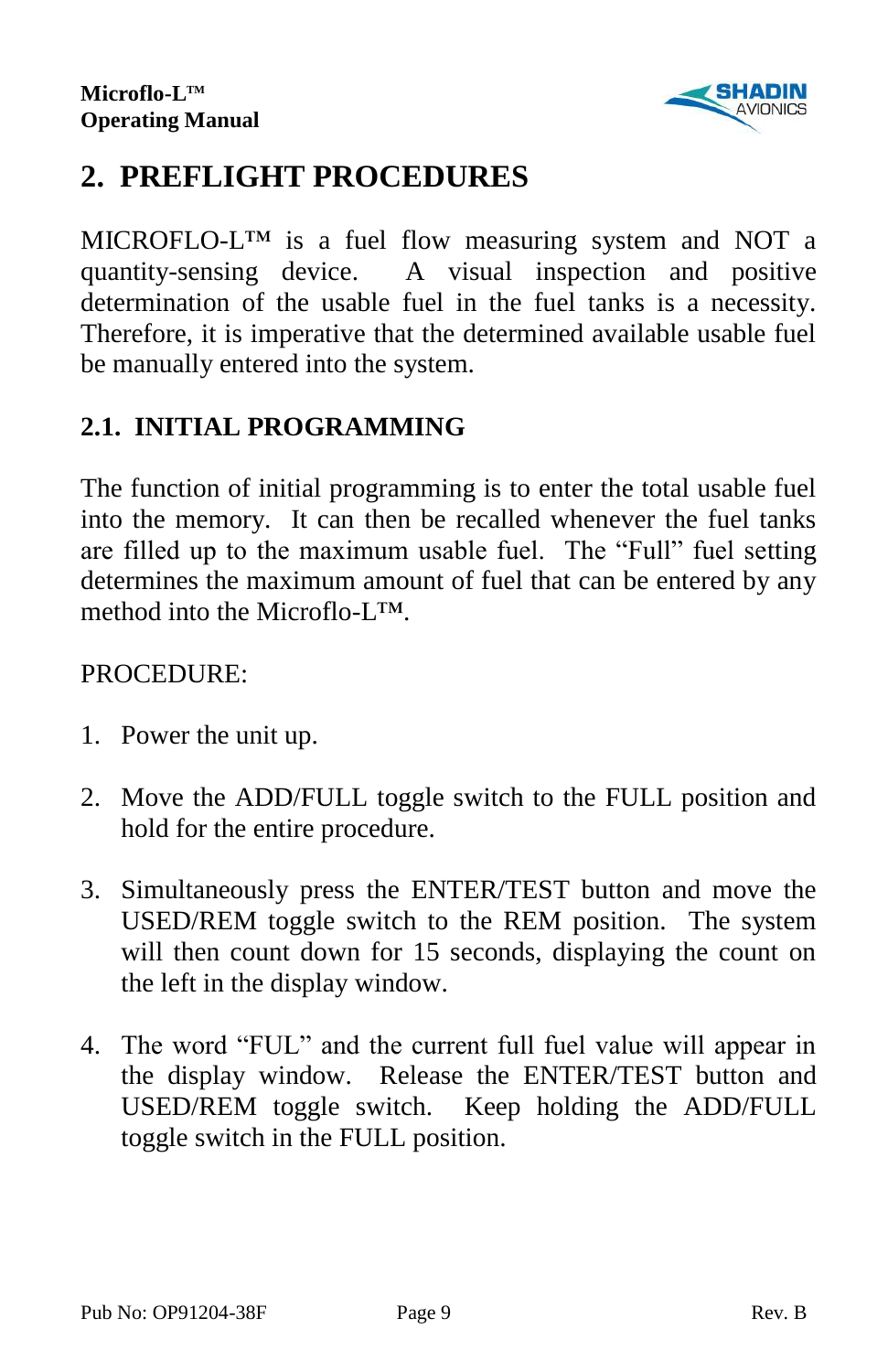

- 5. Move the USED/REM toggle switch to the REM position to increment the full fuel number or to the USED position to decrement the number. (The longer you hold the switch in position, the faster the number will be updated.)
- 6. After reaching the correct total usable fuel figure, press the ENTER/TEST button and the computer will store that number as full fuel. The word "FUL" disappears and the computer will return to the operating mode. Release the ADD/FULL toggle switch.
- 7. To verify that the data is stored properly, press the ENTER/TEST button. The computer will run a diagnostic check and then display "GOOD". If the test is successful, it will display the maximum usable fuel.

**NOTE: Do not turn the power off to the computer for approximately one minute. This will ensure that the unit has enough time to store the proper figures into the program**.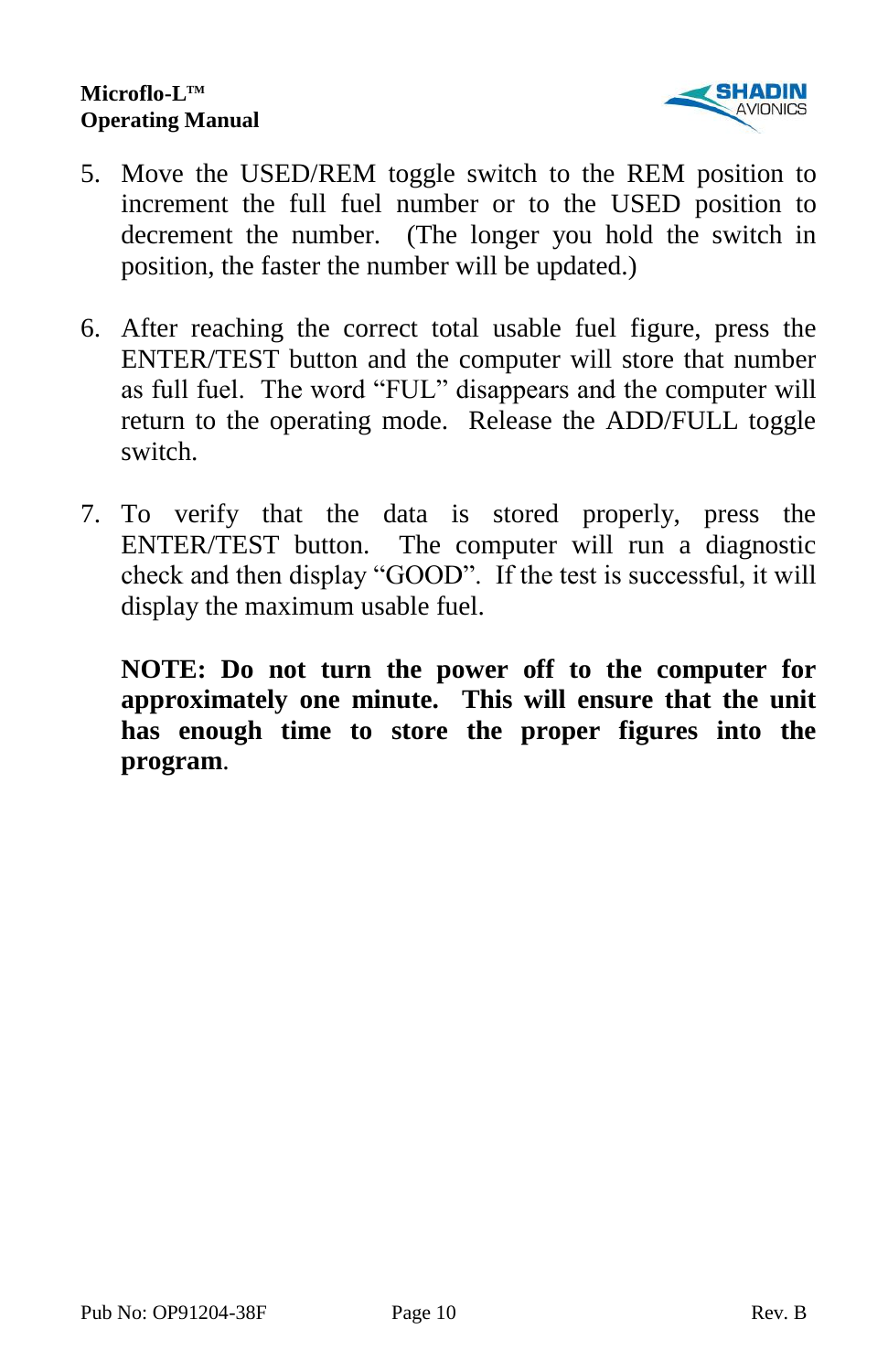

# **2.2 PREFLIGHT CHECK**

Initiate the diagnostic software built in to the system by pressing the ENTER/TEST button; the program checks the hardware and the display. If the test is successful the word "GOOD" will appear in the display window; if not, the word "BAD" appears. The system is considered unserviceable until corrective action is taken.

At the end of the test routine the system will display the following:

- 1. Software version
- 2. The K-factor setting (pulse count/gallon)
- 3. The display units (Gal., LB 5.8, LB 6.7, etc.) as part of checking the internal settings.

Move the USED/REM toggle switch to the USED position. The system will display the fuel used since last fuel entry or fuel used since last reset.

Move the USED/REM toggle switch to the REM position. The system will display the fuel remaining on board. The pilot should confirm this figure with the actual fuel on board.

# **2.3 NO FUEL ADDED**

This automatically stores information concerning previous fuel levels, even in the case of a power down. If no fuel is added, no action is needed in updating fuel data.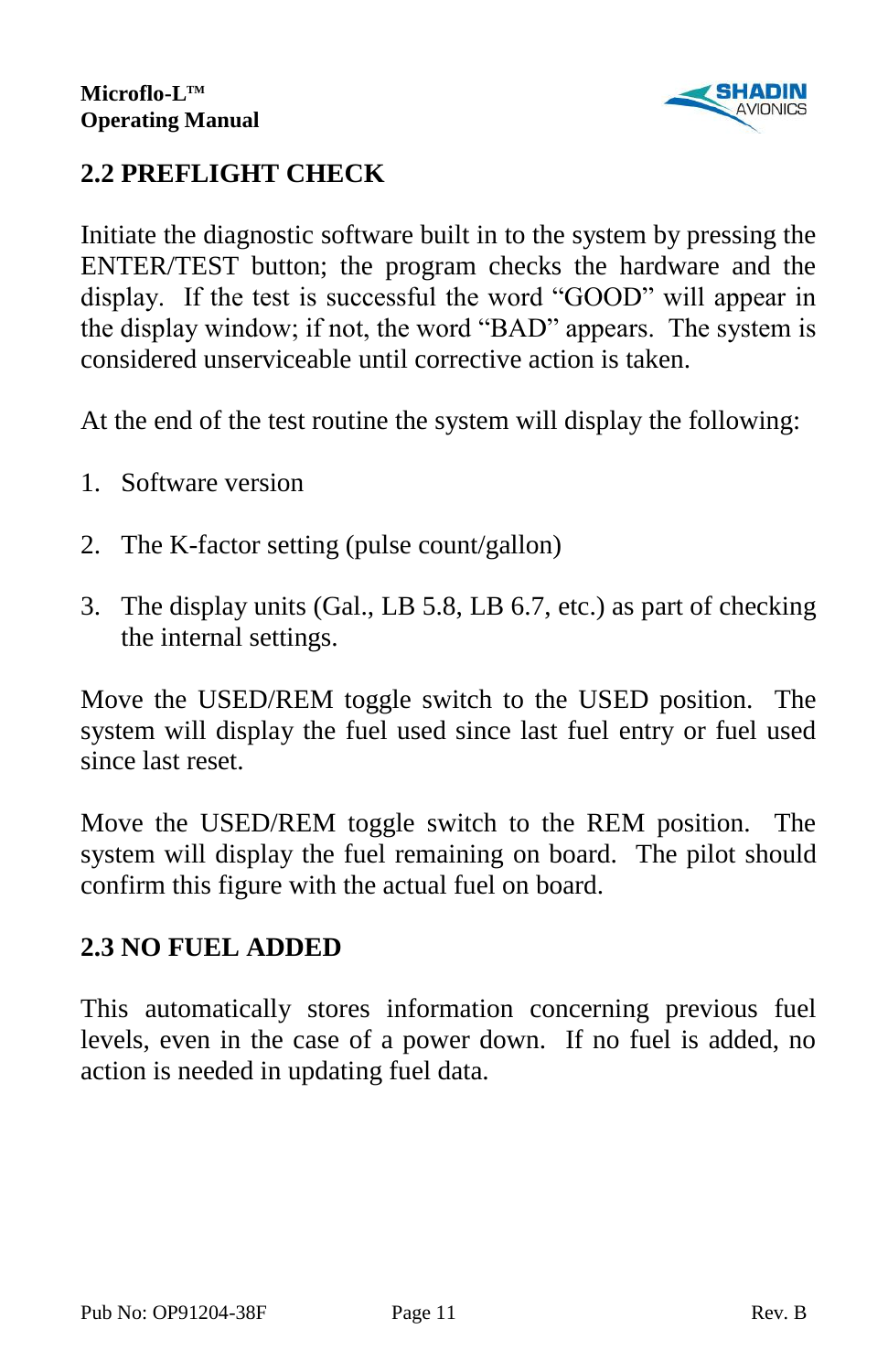

# **2.4 FUEL TANKS FULL**

There are two methods to enter full fuel: the ramping method and the ADD/FULL toggle switch method.

### **Ramping Method**

- Move the USED/REM toggle switch to the REM position and hold.
- Press the ENTER/TEST button to increment the fuel remaining until the total usable fuel is reached. (The longer you press, the faster the incrementing.)
- Release the USED/REM toggle switch and the ENTER/TEST button to enter the total usable fuel on board into memory.
- If the required figure is exceeded, follow the procedure in this manual, section 2.6 Correcting Fuel on Board Entry Error.

#### **ADD/FULL Toggle Switch Method**

- Move the ADD/FULL toggle switch to the FULL position and hold.
- Press the ENTER/TEST button.
- Release the ADD/FULL toggle switch so it returns to the center position.
- To verify, move the USED/REM toggle switch to the REM position. Total usable fuel will be displayed.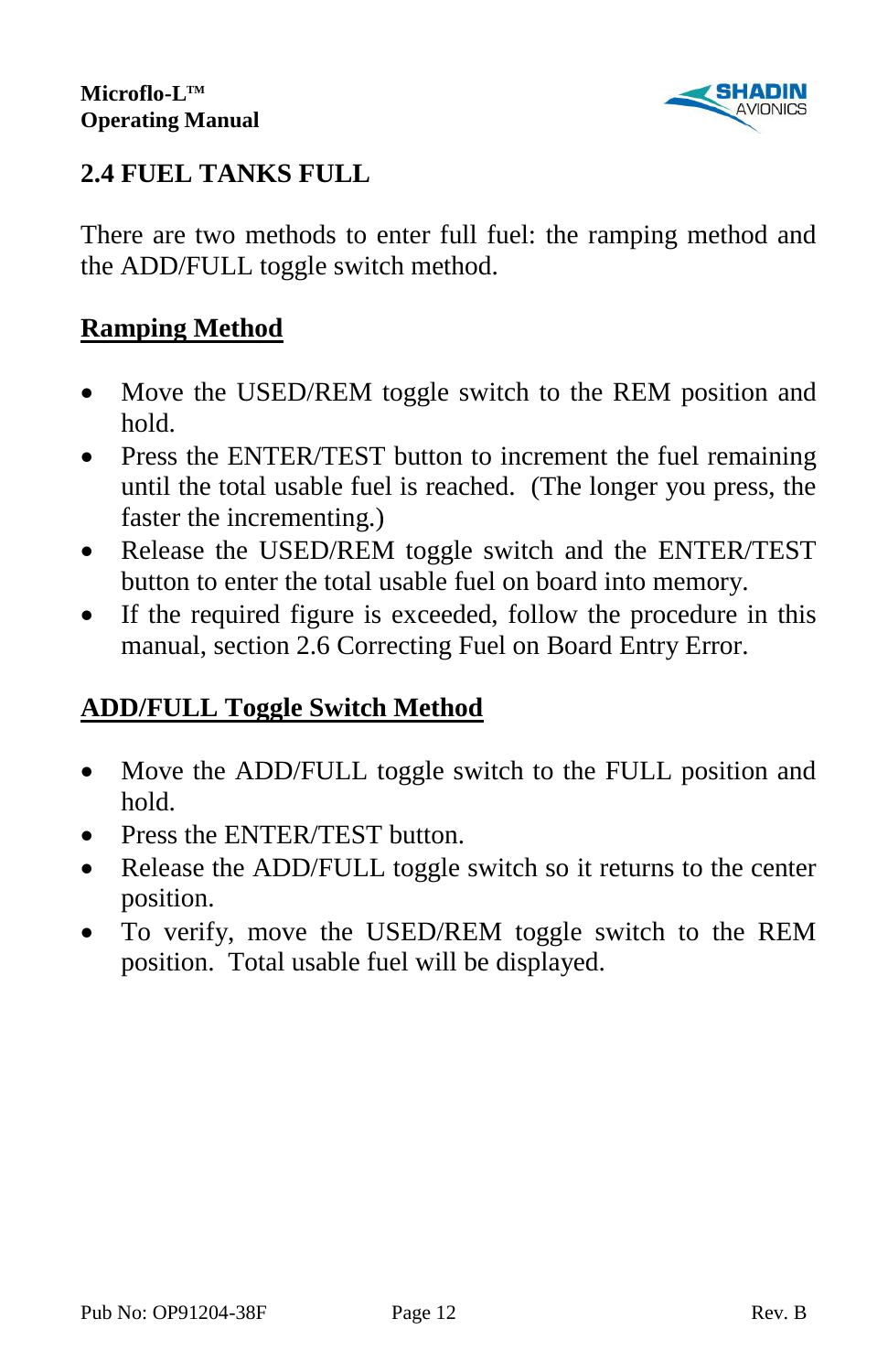

## **2.5 PARTIAL FUEL ADDED**

There are two methods to enter partial fuel:

## **Ramping Method**

Add the amount of fuel from the refueling meter to the amount of fuel remaining. Enter the total using the following steps:

- 1. Move USED/REM toggle switch to REM position and hold.
- 2. Press and hold ENTER/TEST button to increment fuel remaining until figure to be entered is reached; then release button.
- 3. Release the USED/REM toggle switch. The displayed figure is entered into memory as fuel remaining on board.
- 4. If the required figure is exceeded, follow the procedure in this manual, section 2.6 Correcting Fuel on Board Entry Error.

### **ADD/FULL Toggle Switch Method**

- 1. Move ADD/FULL toggle switch to ADD position and hold.
- 2. Move USED/REM toggle switch to REM position to increment fuel added figure until amount of fuel added is reached.
- 3. Press the ENTER/TEST button.
- 4. Release the ADD/FULL toggle switch so it returns to the center position. The computer will add the added fuel remaining and use the total as the current fuel remaining.
- 5. To verify, move the USED/REM toggle switch to the REM position. The current usable fuel remaining will be displayed.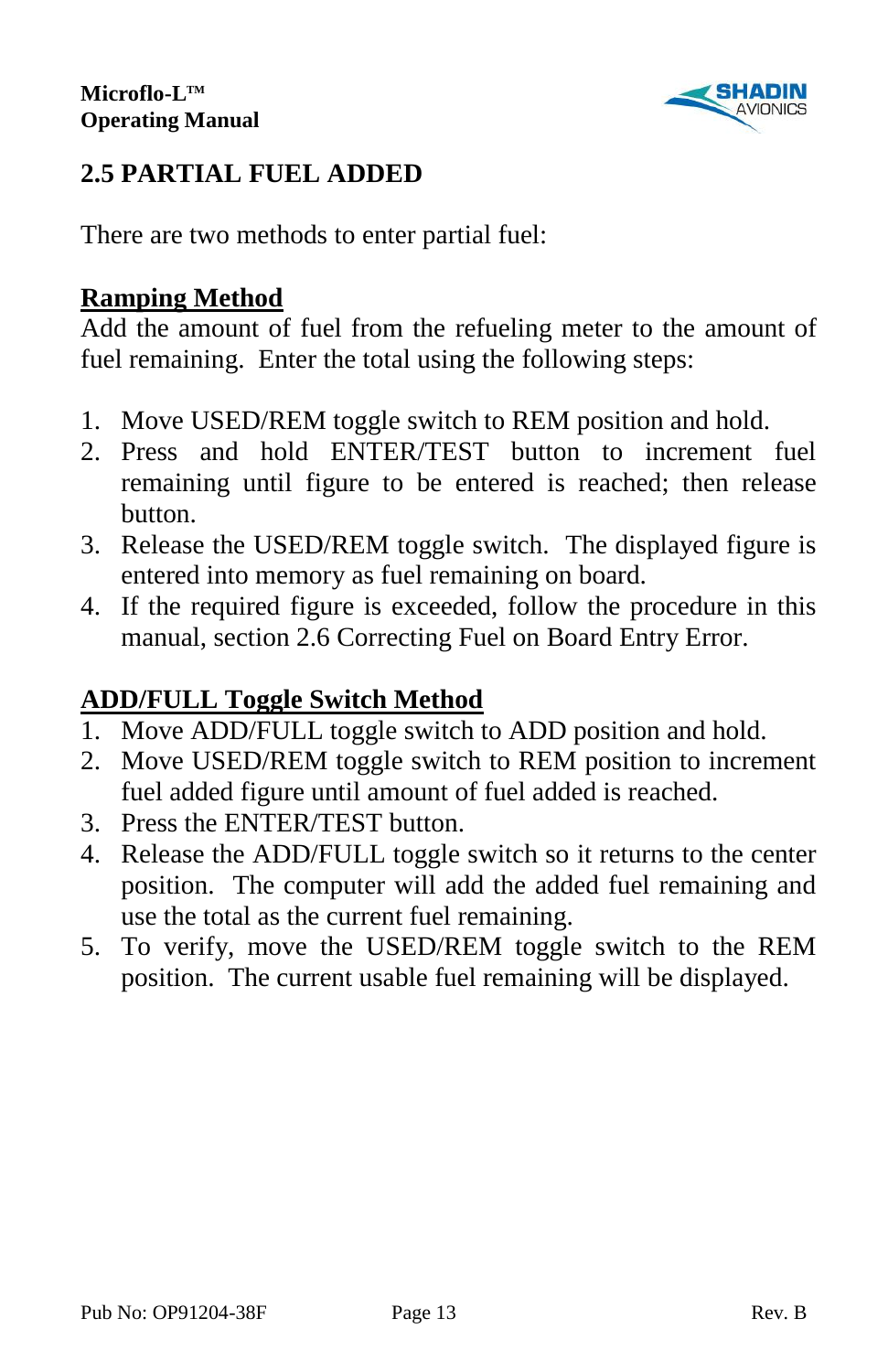

## **2.6 CORRECTING FUEL ON BOARD ENTRY ERROR**

In case an error has been made by exceeding the correct amount in entering the total usable fuel, move the USED/REM toggle switch to the USED position and simultaneously press and hold ENTER/TEST button. The fuel remaining figure will appear and pause in the display window for four (4) seconds. The figure will decrement (the longer you press, the faster it decrements). When the correct figure is reached, release both the USED/REM toggle switch and the ENTER/TEST button. To avoid repeating the foursecond pause before decrementing, hold the USED/REM toggle switch in the USED position and use the ENTER/TEST button to control the decrementing.

Note: Adding or subtracting fuel by any method resets the fuel used value to zero.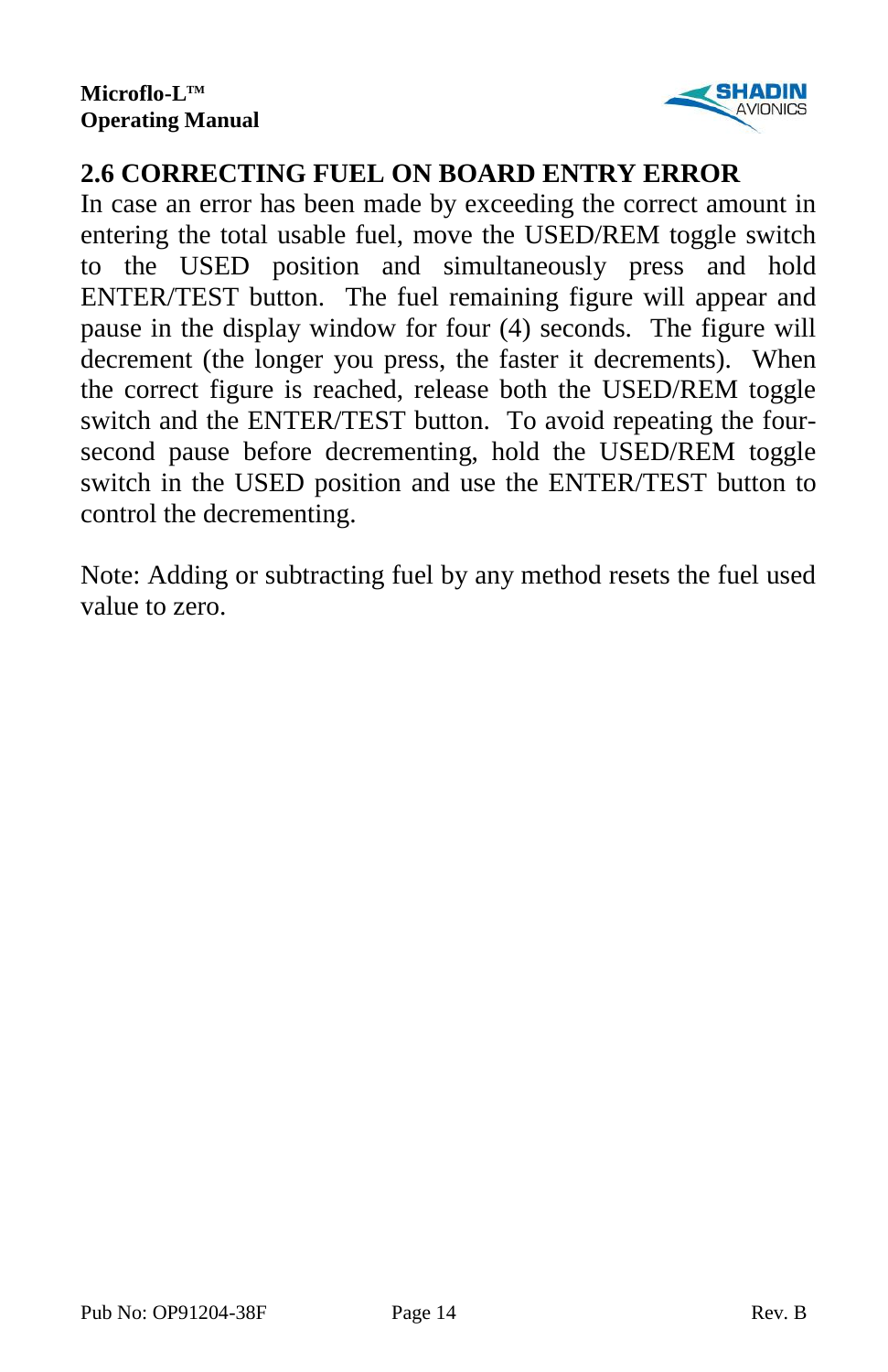

# **3. INFLIGHT OPERATIONS**

## **3.1 INSTRUMENT OPERATION**

#### 3.1.1 FUEL FLOW

For Single Engine Aircraft: FUEL FLOW is displayed continuously on the left display window.

For Twin Engine Aircraft: Total fuel flow is displayed continuously on the left side of the display window. To read each engine's fuel flow individually, press the "REM" and "DIM" switches simultaneously.

#### 3.1.2 FUEL USED

Fuel used is displayed by moving the USED/REM toggle switch to the USED position. The information is shown on the right display window as long as the switch is held in the USED position and for three seconds after the switch is released. The display represents the fuel used since last reset.

#### 3.1.3 FUEL REMAINING

Fuel remaining is displayed by moving the USED/REM toggle switch to the REM position. The information is shown on the right display window as long as the switch is held in the REM position and for three seconds after the switch is released. The display represents the fuel remaining on board at the time of reading.

#### 3.1.4 ENDURANCE

Endurance is selected by rotating the rotary switch to the ENDURANCE position. Endurance is displayed in hours and minutes on the right display window.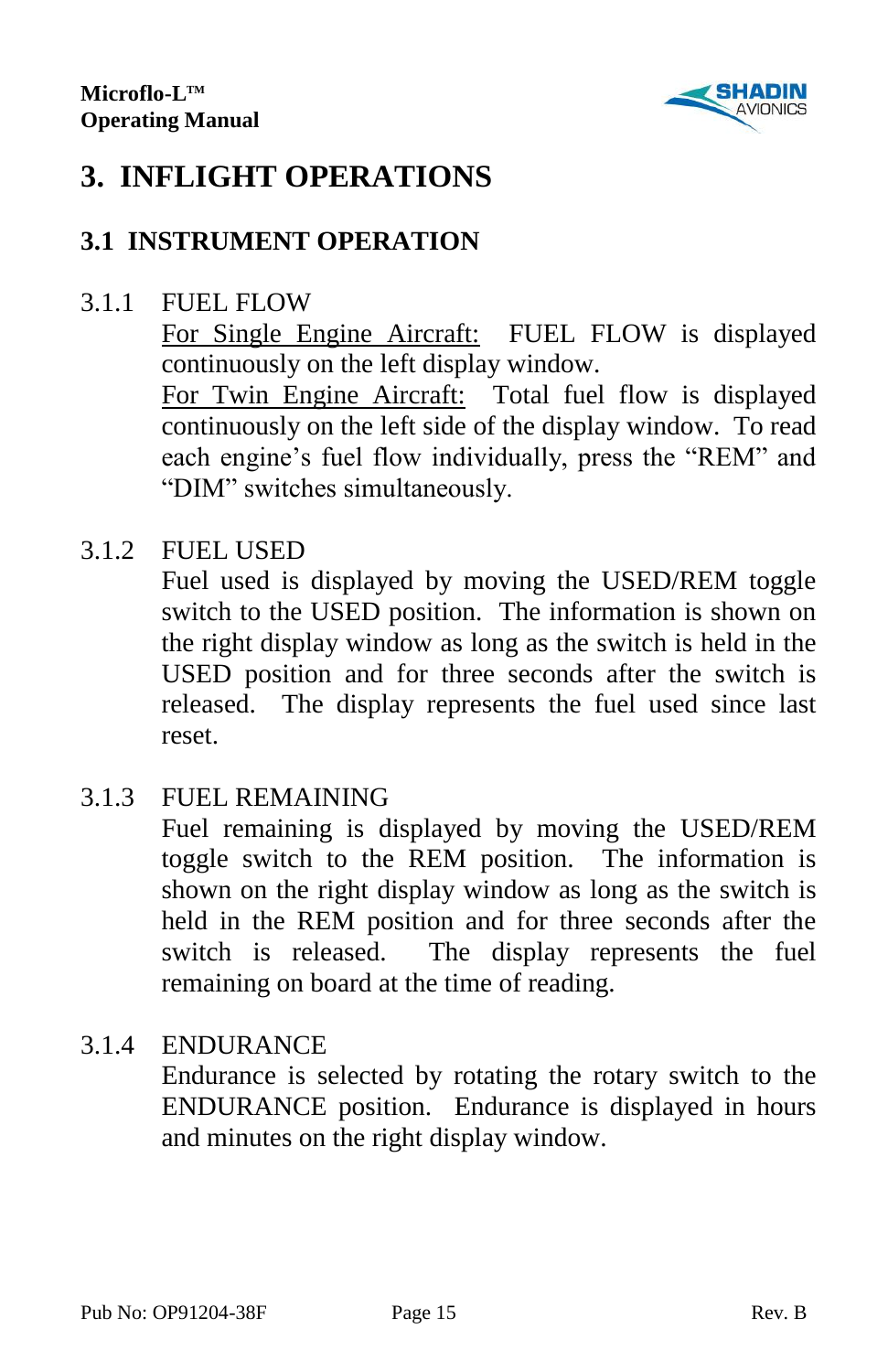

### 3.1.5 NAUTICAL MILES PER GALLON Nautical miles per gallon is selected by rotating the rotary switch to the NM/GAL position. The information is shown on the right display window.

#### 3.1.6 FUEL TO DESTINATION

Fuel to destination is selected by rotating the rotary switch to the FUEL TO DEST. position. The information is shown on the right display window and represents the fuel needed to reach either the active waypoint selected on the Loran-C (or GPS receiver) or the final destination (if the total distance record is provided in the serial message.) This assumes the aircraft ground speed and fuel flow remains constant and the aircraft remains on flight plan course. (Readings obtained during climb and descent are invalid.)

#### 3.1.7 FUEL AT DESTINATION

Fuel reserve is selected by rotating the rotary switch to the F. AT DEST position. The information is shown on the right display window and represents the fuel that will be available when the aircraft reaches its destination as indicated on either the selected waypoint or the final destination (if the total distance record is provided in the serial message.) This assumes the aircraft ground speed, altitude, fuel flow, and direction remain constant. (Readings obtained during climb and descent are invalid.)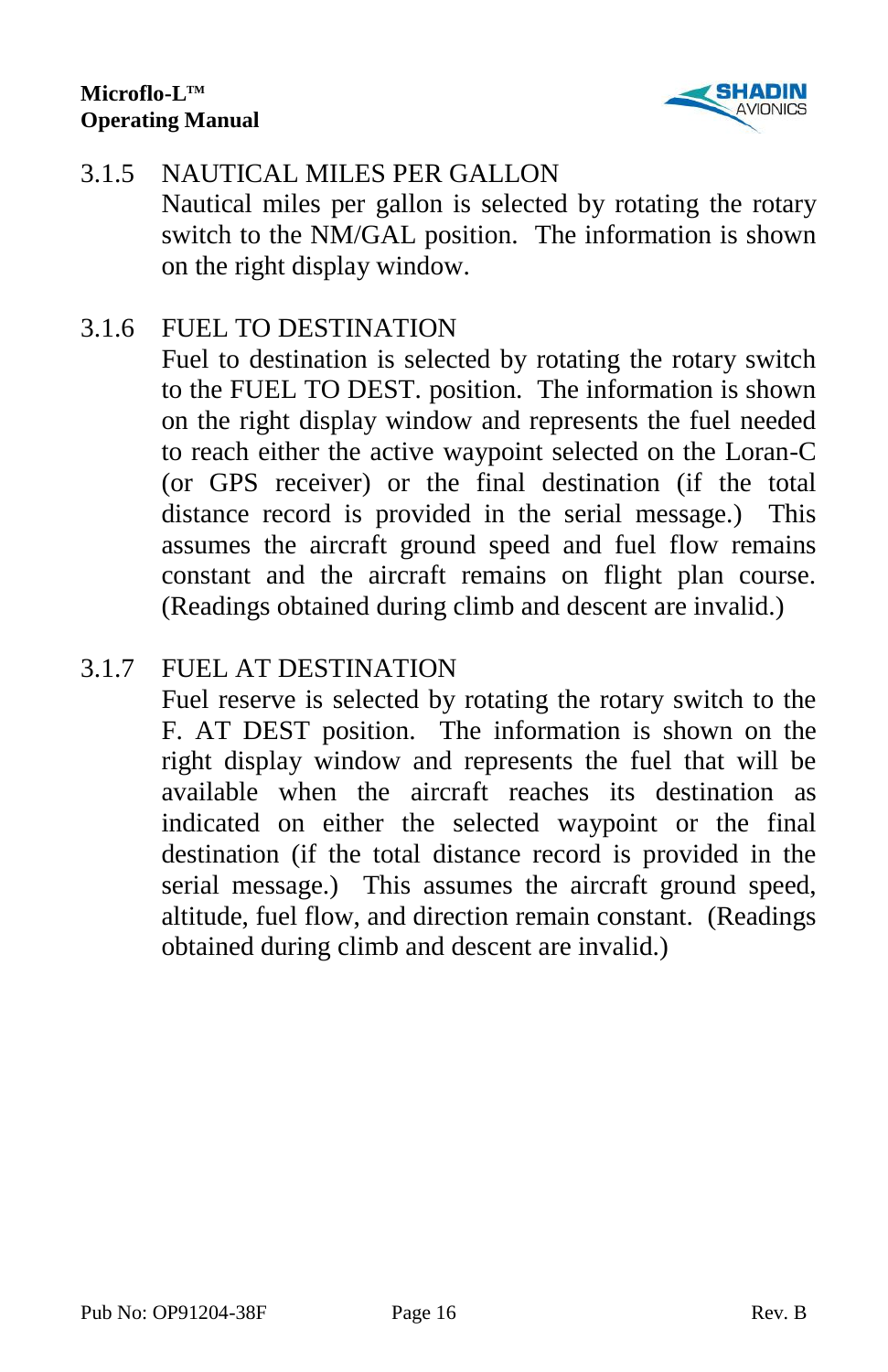

#### **3.2 WARNINGS**

#### 3.2.1 NOT ENOUGH FUEL

When the rotary switch is in FUEL TO DEST. position, the information in the display window flashes if fuel on board is insufficient to reach either the destination selected as the active waypoint or the final destination (if that total distance record is provided in the serial message). Display window shows amount of fuel short to reach destination preceded by a negative sign.

#### 3.2.2 RESERVE FUEL WILL BE USED

With the rotary switch is in F. AT DEST. position, the information in the display window flashes if the aircraft will arrive at the destination with less than the pre-programmed Endurance Warning Time minutes of fuel - calculated at the present cruise power setting. This warning is intended to alert the pilot that the prevailing condition will require the use of some of the selected reserve fuel to reach the destination.

#### 3.2.3 LOW ENDURANCE

The Microflo-L<sup>™</sup> can be configured to display a warning based on the time remaining to fly. When the rotary switch is in the ENDURANCE position, and the actual endurance is less than the pre-programmed Endurance Warning Time, the data in the right half of the display flashes. Press the TEST/ENTER button to acknowledge the warning. (Note: Resetting the Microflo-L™ or adding fuel resets this condition and the warning is enabled again).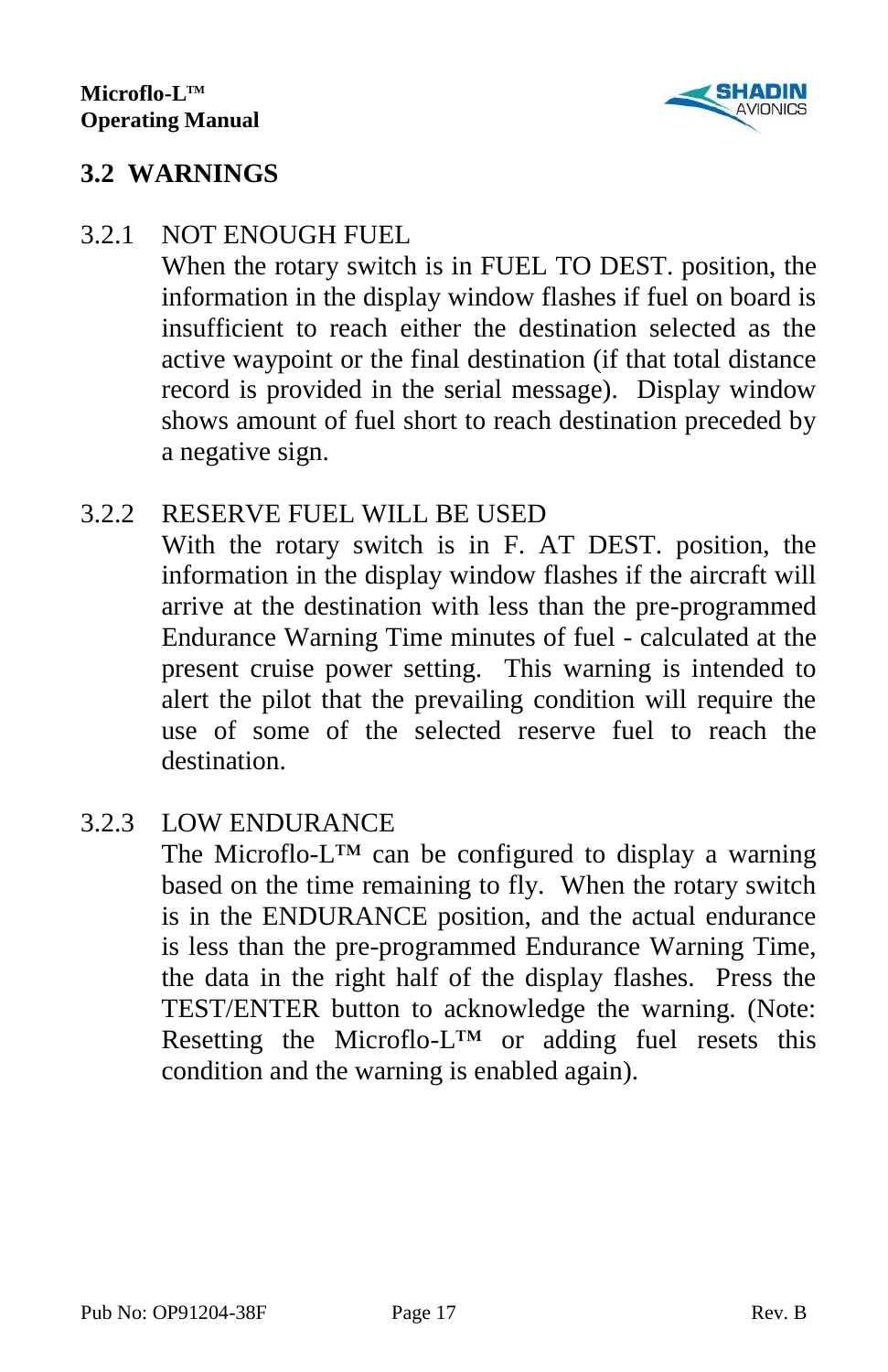

#### 3.2.4 LOW FUEL REMAINING

The system displays "Lo FUEL" when the fuel remaining reaches the pre-programmed Low Fuel Level configured in setup. Fuel flow information will not be displayed again until the pilot acknowledges this word by pressing the ENTER/TEST button. Fuel calculations are not interrupted by this message. (Note: Resetting the Microflo-L™ or adding fuel resets this condition and the warning is enabled again).

## **3.3 BRIGHTNESS CONTROL**

The display brightness is controlled by the BRIGHT/DIM toggle switch. Moving the BRIGHT/DIM toggle switch to BRIGHT repeatedly will make the display brighter; moving it to DIM repeatedly will dim the display. The default brightness after power up is full brightness.

# **4. EMERGENCY PROCEDURES**

In case of electrical power failure in-flight, the instrument will cease to function. After restoring power, the system will resume accurate fuel flow reading, but time remaining, fuel used, fuel remaining, fuel reserve, fuel to destination, and all warnings will not be accurate unless the duration of power failure is known, and fuel consumption during the electric power failure is calculated, and subtracted from fuel remaining.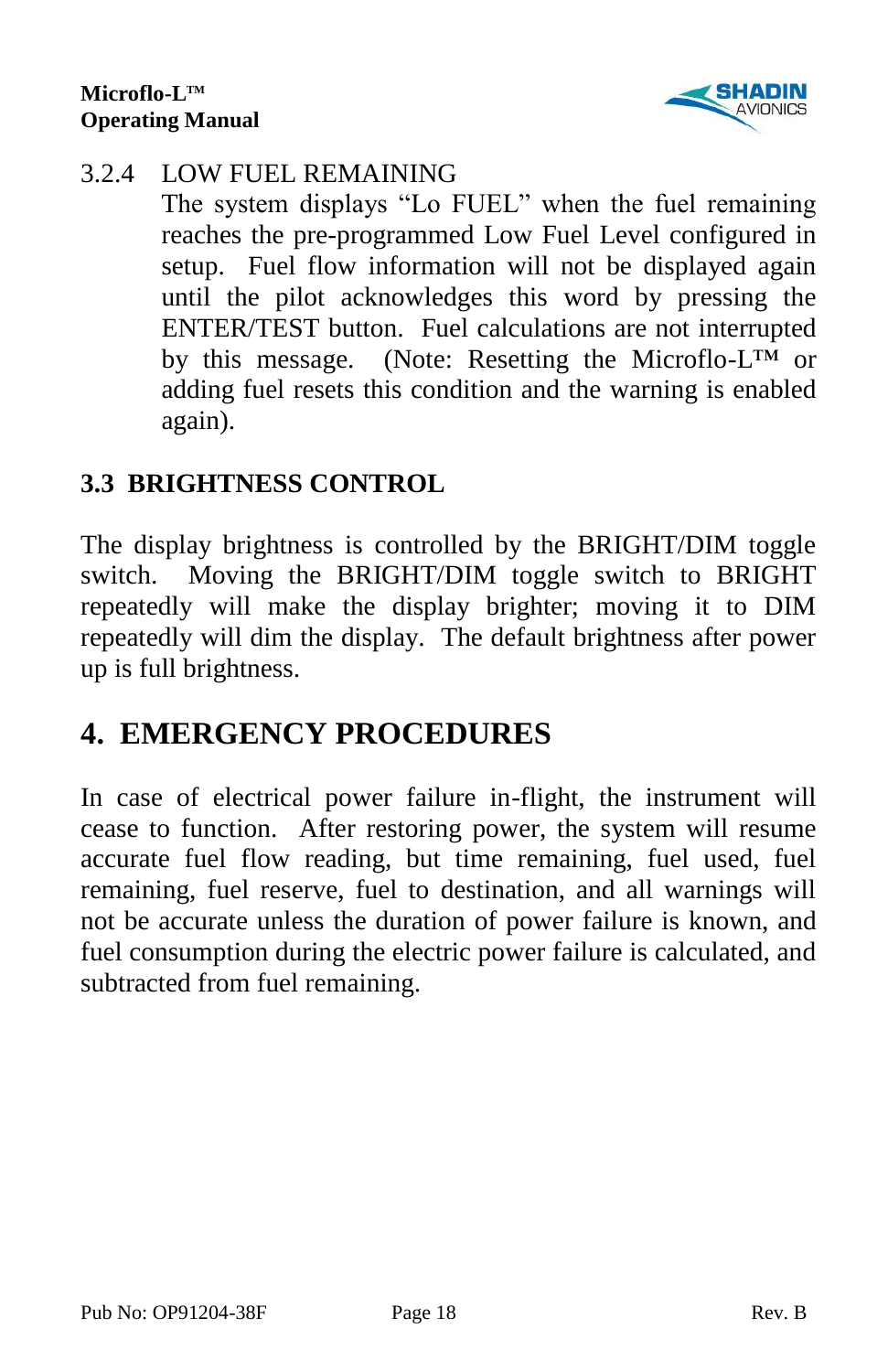

# **5. ERROR MESSAGES**

#### ERROR 1:

Dues to the necessity of *Group 1* settings, if the Flow Meter is set to Operate Mode and the checksum of *Group 1* is bad, the display will flash: **E1**.

This refers to Error 1, *Group 1.* The flow meter will not continue to function after this point, and will continue flashing **E1**, alerting the flow meter must be serviced.

ERROR 2:

The Flow Meter will still be accurate and operate under NON-LORAN pages if the checksum of *Group 2* is bad. In this case, under any Loran page, the Loran information will be replaced by **E2**.

This display refers to Error 2, or *Group 2.* This is to alert the pilot that the Flow Meter does not have valid Loran and Output selections, and therefore, can not rely on Loran and Output information.

NOTE: Remember it is possible to set group settings without having to be in entry mode, therefore, this error can be fixed by going into *Manual Entry Mode.*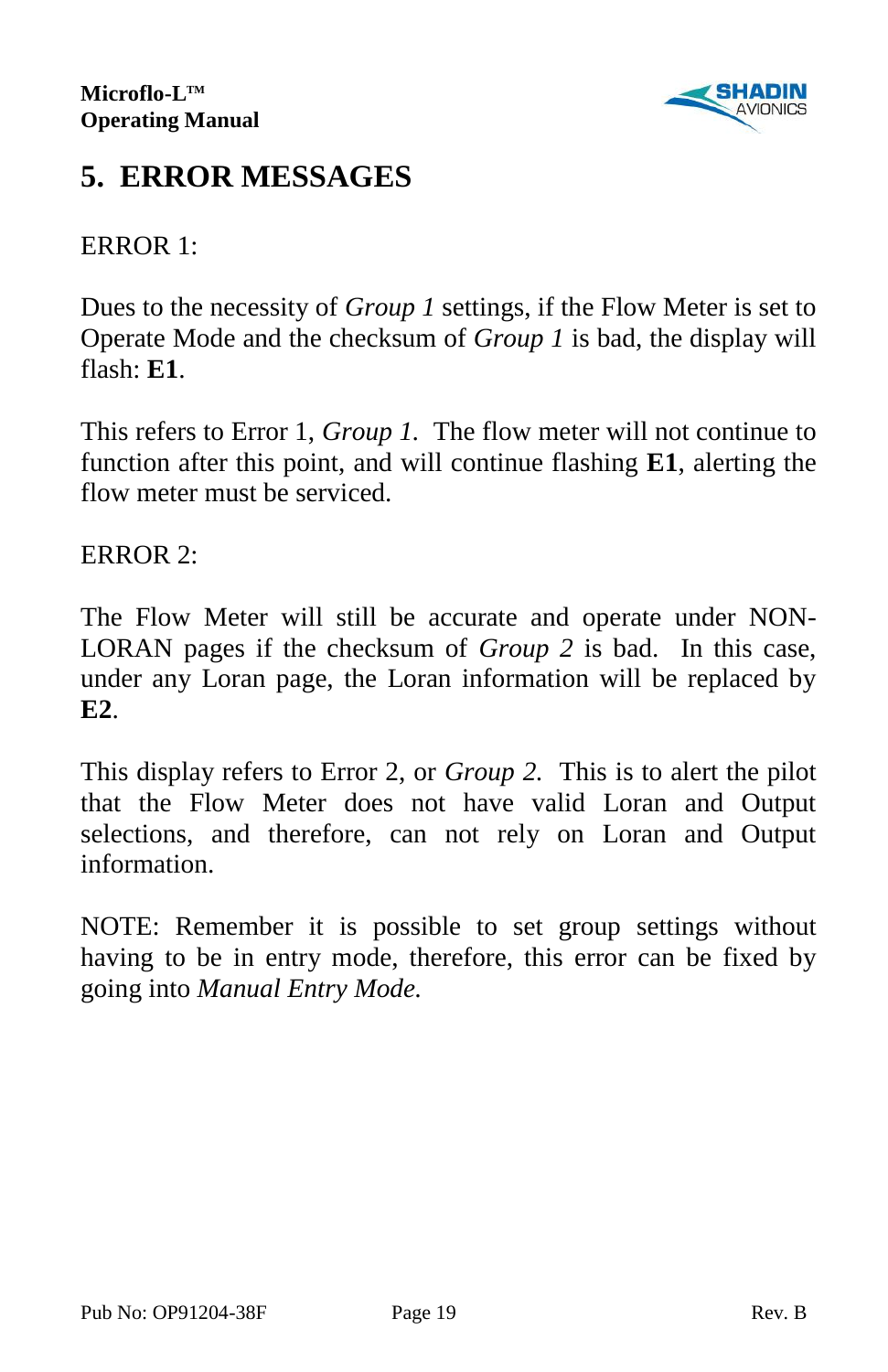

# **CONFIGURATION DATA ENTRY**

# **Manual Entry Mode**

Ordinarily, the fuel flow indicator has been set up by the factory to match the K-factor of the supplied transducers and other set-up information. However, there are built-in provisions to change the set-up. Please be sure to define and document initial set-up before attempting to make changes.

#### *Overview*

Previously, all settings depended upon the switches mounted on the processor board. Currently, the Microflo-L™ processor board and software version 60.08.XX has a feature that is referred to as *Manual Entry Mode*. In this mode, the Flow Meter settings are stored as two groups: *Group 1* and *Group 2,* both shown in the table below.

| Group 1                    | Group 2                              |  |
|----------------------------|--------------------------------------|--|
| Left & Right K Factors     | Output Type (King, AirData, Arnav)   |  |
| <b>Fuel Units</b>          | Loran Input (On, or Off)             |  |
| Single or Twin Engine Type | Endurance Warning Time (45, 30,      |  |
|                            | $20, 10,$ or 5 minutes)              |  |
| Low Flow Cutoff (On or     | Filter Type (Injector or Carburetor) |  |
| $Off)*$                    |                                      |  |
| Left $\&$ Right Fuel Flow  | Low Fuel Level Warning (fuel level   |  |
| Offset Frequency*          | for warning to be issued)            |  |
|                            | Ignore Loran Warning (Yes or No)     |  |

\*These functions are only applicable to DC systems.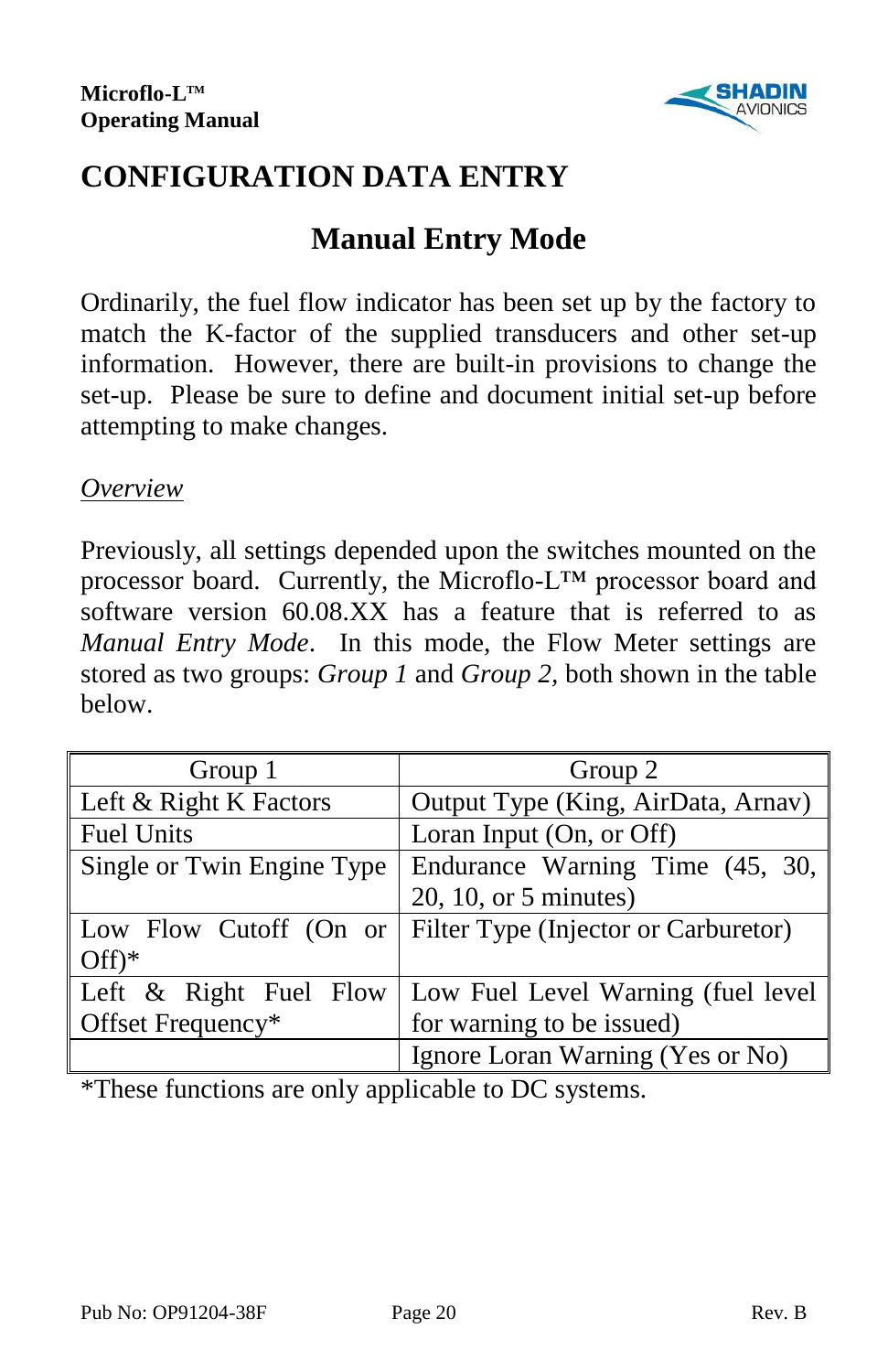

*Manual Entry Mode* can be accessed in two ways: one providing access to both *Group 1* and *Group 2* values, and one providing access to only *Group 2* values. The access to Group 2 values can be obtained while the unit is installed in the aircraft. Access to Group 1, however, requires removal of the unit to adjust switch settings.

*Group 1:* Generally, *Group 1* is set up by the distributor and contains information defined by the part number. However, although functions are defined here, do not change them without proper knowledge or they will affect performance of the indicator.

*Group 2:* Group 2 must be set up by programming the unit in *Manual Entry Mode*. Group 2 settings allow the user or installer to change Loran or GPS input and output parameters, endurance warning time, and fuel flow filtering types.

Locations of the switches for the Microflo- $L^{TM}$  are as follows:



Each switch has 16 positions, 0-9, A, B, C, D, E, F.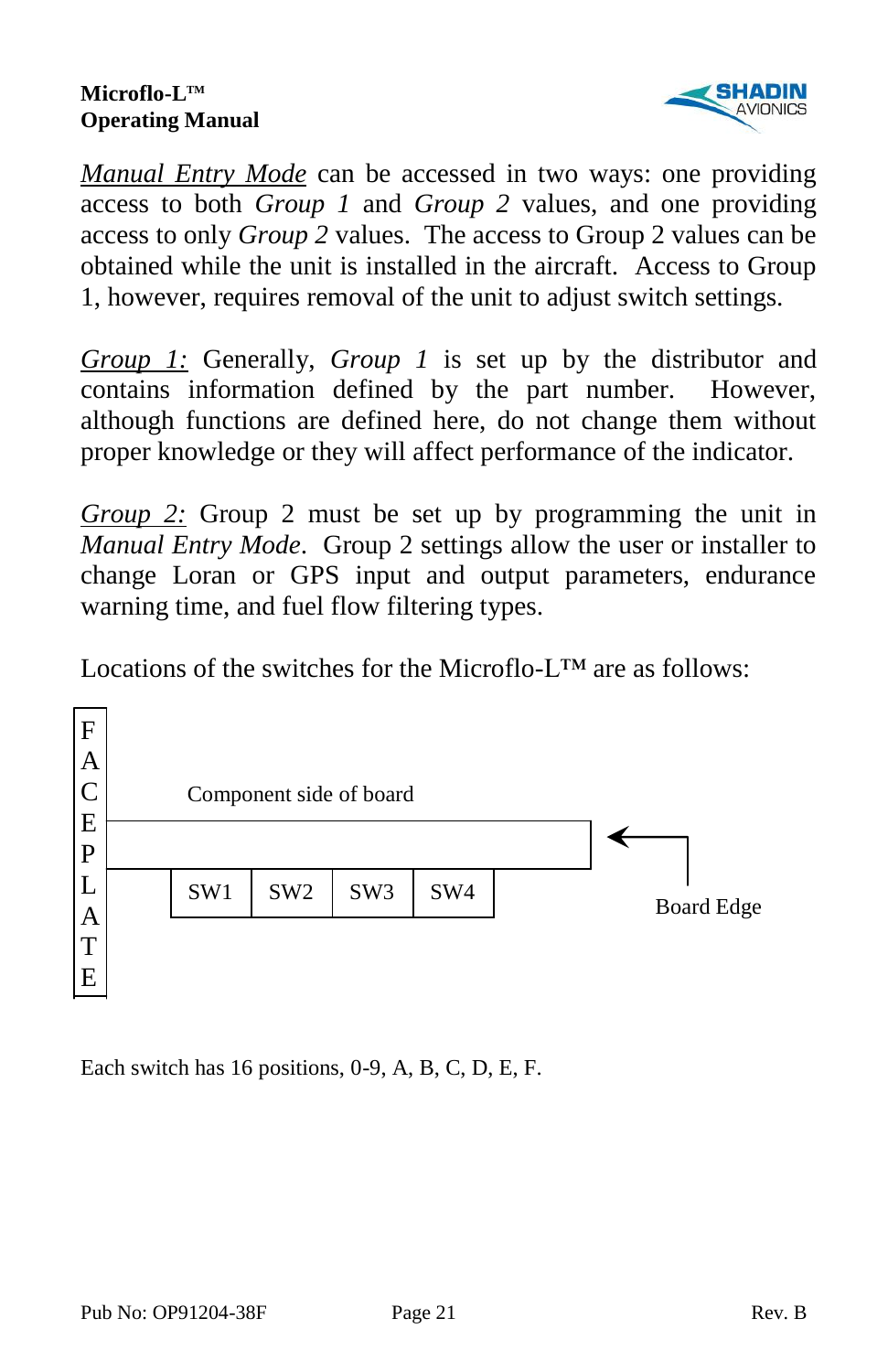

## *Operation Mode vs. Entry Mode*

- FE: If Switch 1 is set to F and Switch 2 is set to E, the unit is in *Entry Mode*. This is the only mode that will allow the setting of Group 1 values onto the non-volatile memory of the unit. In this mode, both groups can be set. Once installed in the aircraft, this mode is no longer accessible.
- FF: Once the settings have been programmed, Switches 1 and 2 should be set to *FF*. This is the *Operation Mode*, which is required for normal operations. In this mode, settings previously recorded for Groups 1 and 2 will be utilized, and not the switches. Group 2 can still be accessed through the Manual Entry Mode, but Group 1 is not accessible.

| Switch | <b>Entry Mode</b> | <b>Operation Mode</b> |
|--------|-------------------|-----------------------|
|        |                   |                       |
|        |                   |                       |
|        |                   |                       |
|        |                   |                       |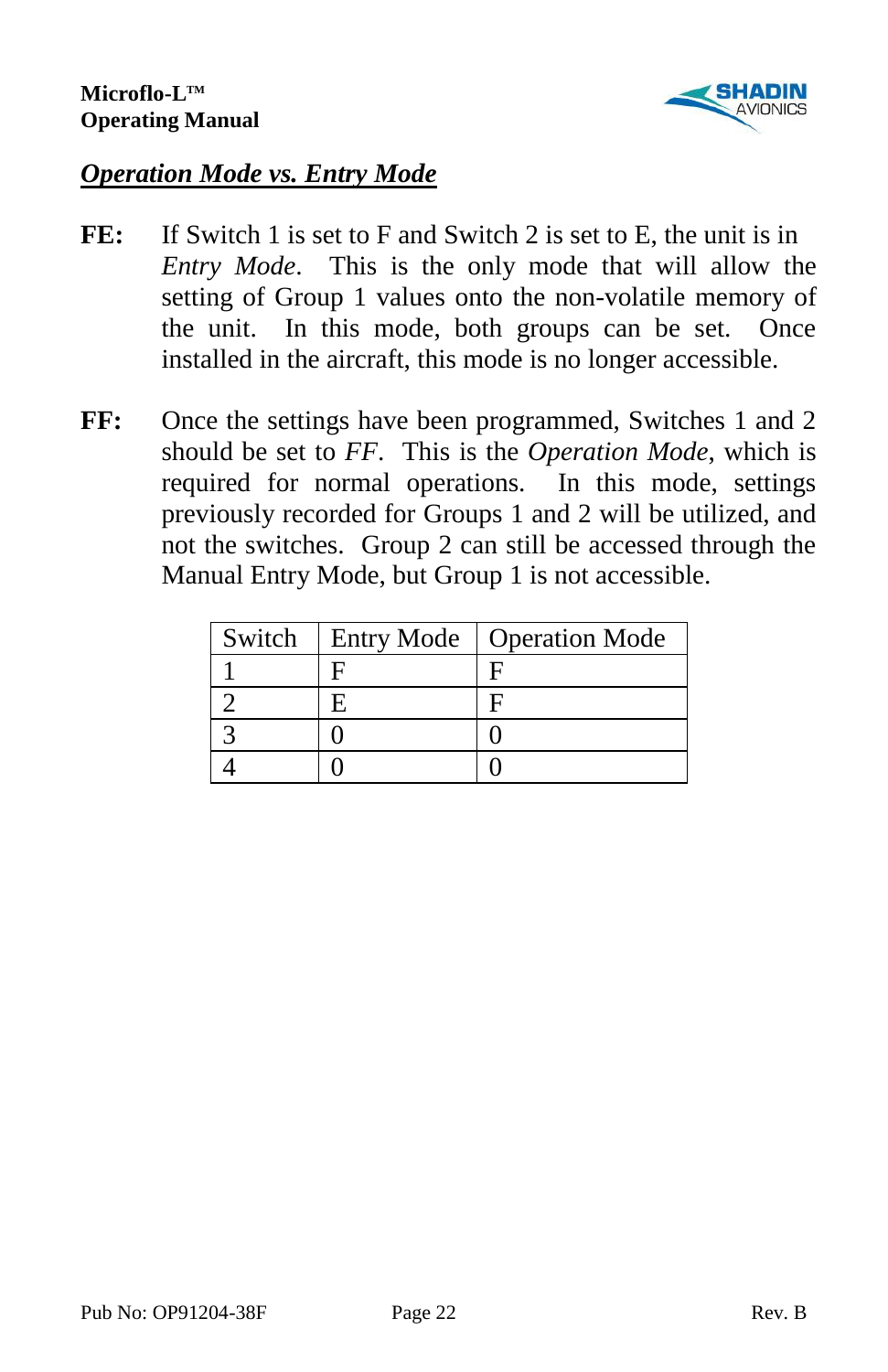

#### *Manual Entry Mode*

There are two ways to access the Manual Entry Page.

- 1. Set Switches 1 and 2 to Entry Mode and power up. This allows access to both groups.
- 2. If the Switches are not set to Entry Mode, while running under normal conditions, press the TEST/ENTER button to start the test mode. When the version is displayed, press and hold the TEST/ENTER button for 15 seconds. This allows access to Group 2 only.

In both instances, "ENT" will be displayed. When "ENT" appears release button. The display can now be paged through using the fuel "USED" button to scroll forward or the fuel REM button to scroll back.



**Note:** See page 26 for description of parameters.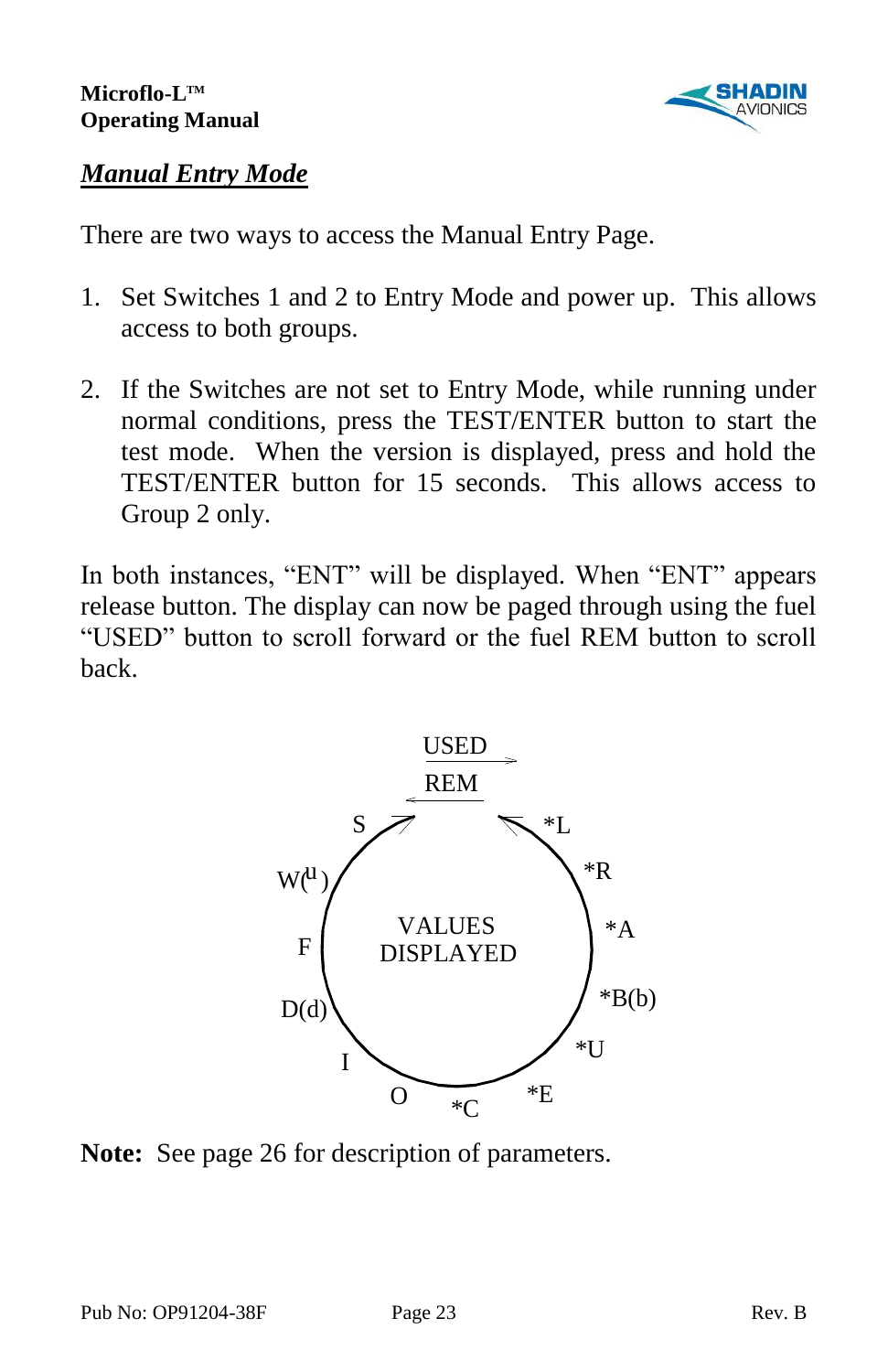

The values displayed can be adjusted with the ADD/FULL toggle switch. ADD increments the value, and FULL decrements the value. As you hold ADD or FULL, the scrolling rate will increase up to a maximum speed.

If you wish to jump directly into the fastest scrolling speed, while holding the ADD/FULL toggle switch, press the fuel USED or fuel REM button.

Once the desired values are selected, press and hold the TEST/ENTER button while the upper window displays a count down from 5 to 1. When the lower left window displays "SET," release the TEST/ENTER button.

**Note:** It is recommended that you leave the unit powered up for at least one minute before turning the unit off. Reset switches 1 and 2 to Operate Mode (F,F) and reboot (Power ON). Then confirm the settings. The Manual Entry Pages will be displayed as follows. Symbols in ( ) represent 7 segment characters actually displayed.

#### *Field K-factor adjust for Software Versions 60.08.72+*

- 1. Remove the Microflo-L<sup>TM</sup> from the instrument panel.
- 2. Remove the red label from the right side of the Microflo- $L^{TM}$  and save it to be put back in place after the adjustment is complete.
- 3. With a small, flat blade screwdriver change the second hexadecimal switch (SW2) from the face of the Microflo- $L^{TM}$  from position "F" to position "E".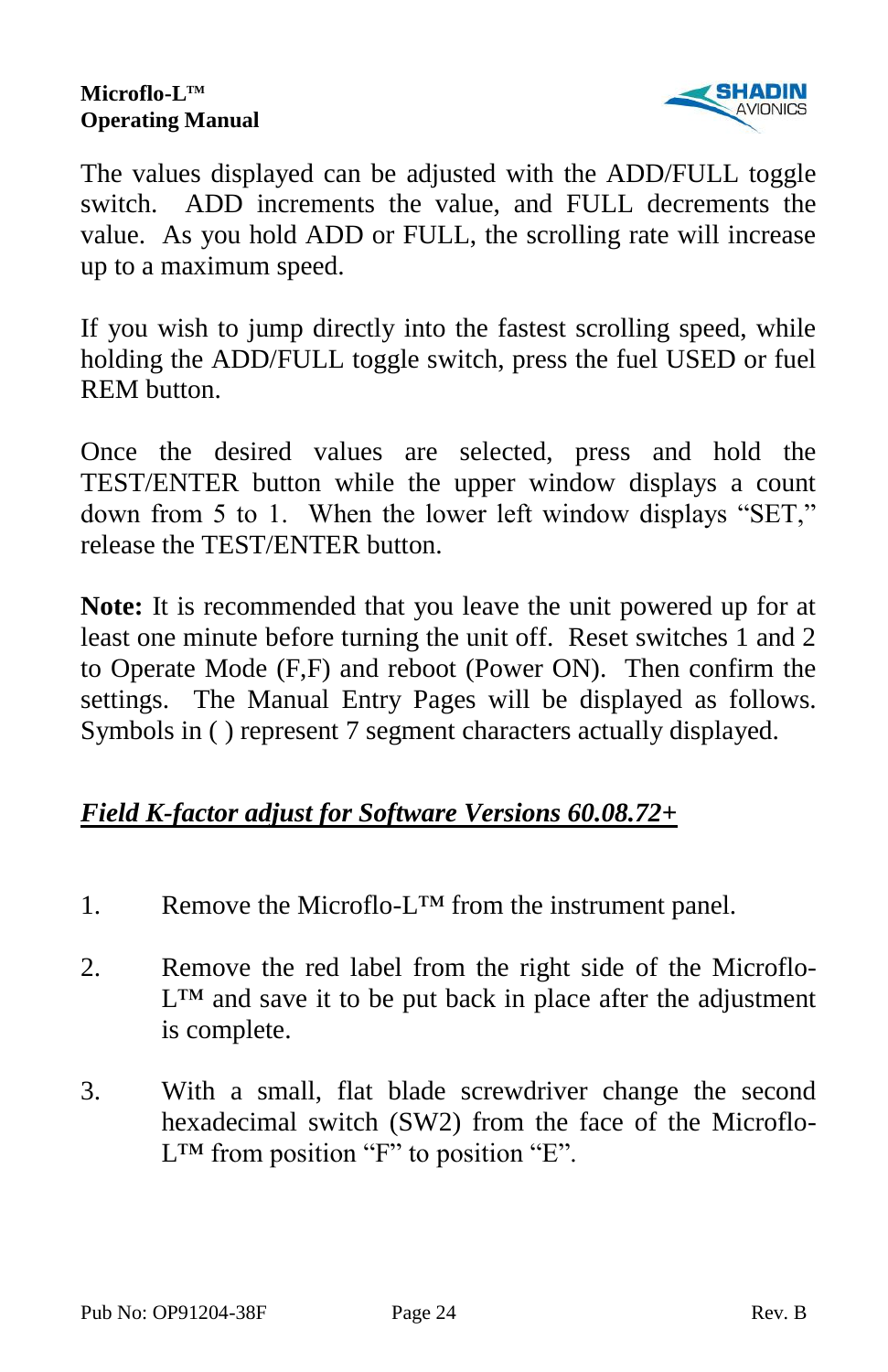

- 4. Reconnect the unit to the aircraft harness and turn the aircraft master switch on. An "L" for the left engine will appear on the left side of the left window, and the K-factor minus the least significant digit on the right side of the window.
- 5. The K-factor values displayed can be adjusted with the ADD/FULL toggle switch located at the lower right corner. ADD increments the value, and FULL decrements the value.
- 6. Move the REM/USED switch at the upper right corner to the USED position to move to page "r" for the right engine in twin engine aircraft and repeat Step 5.
- 7. Press and hold the ENTER/TEST button (at the six-O-clock) position for a five seconds countdown that will appear on the display. When the word "SET" appears, release the button and wait 30 seconds before turning the aircraft master switch off.
- 8. Change the SW2 (hexadecimal switch) back to the "F" position. Put the red label back on the can as it was before the K-factor adjustment.
- 9. Turn the aircraft master switch on again to test the system for changes made. When the fuel flow settles down to zero, press and hold the ENTER/TEST button until the screen starts to flash and then release the button. The first screen after the "Good" will display the K-factor for the left engine in the left side of the screen with the right side of the screen showing the units of measure (i.e. gallons, pounds, etc). The next screen will be blank on the left side and the right side will display the K-factor for the right engine (if applicable). If the correct K-factor(s) is/are displayed, the procedure was successful.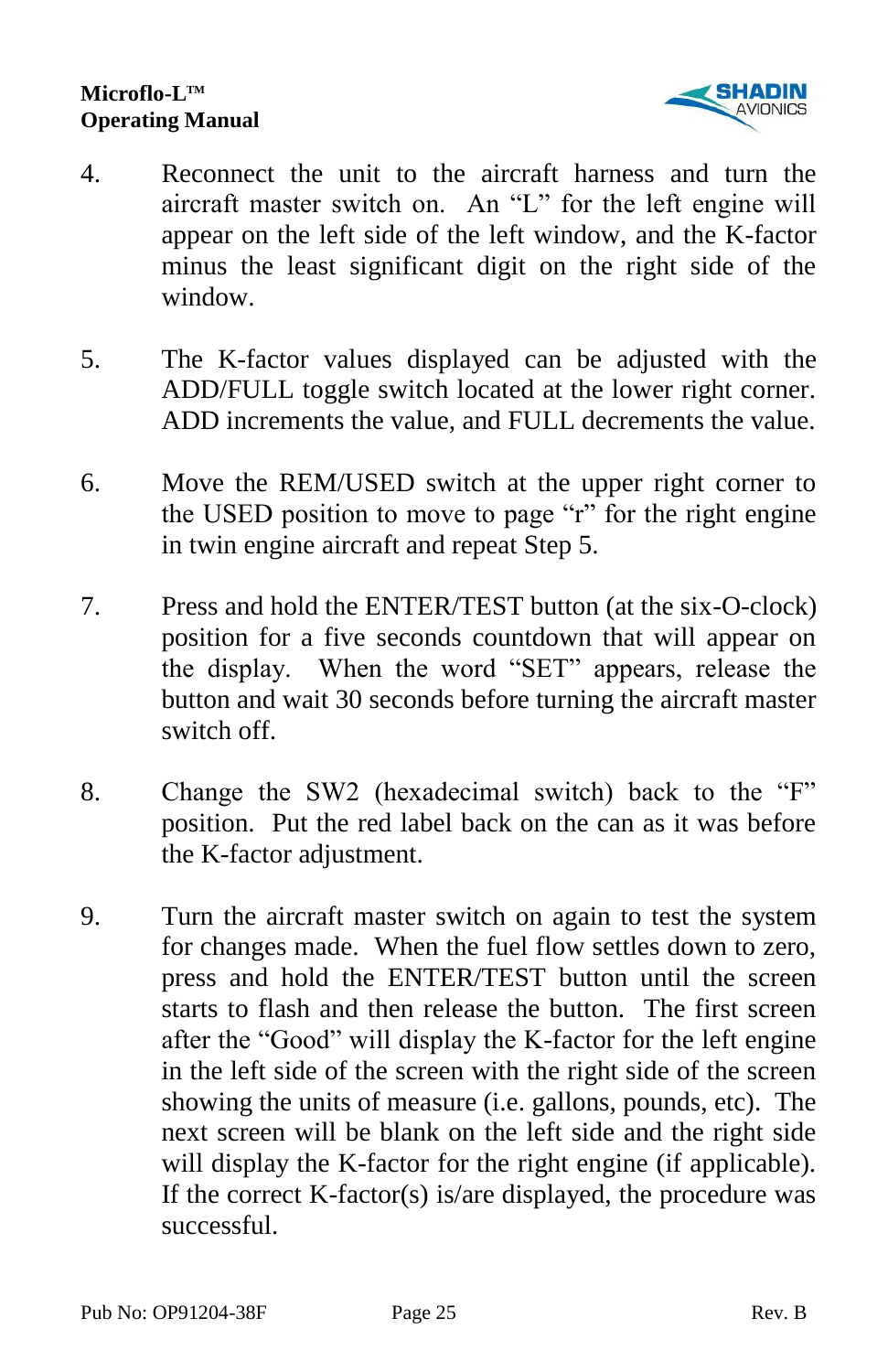

| <b>Display</b>     |              |           | <b>Description</b>                                                                                                                                                                                                                                                                                                                                                                                                                                                                          |  |
|--------------------|--------------|-----------|---------------------------------------------------------------------------------------------------------------------------------------------------------------------------------------------------------------------------------------------------------------------------------------------------------------------------------------------------------------------------------------------------------------------------------------------------------------------------------------------|--|
| *L                 | <b>XXXXX</b> | $=$       | Left K-factor (where xxxxx is valid from 0 to 20,000. These are in 10s. A                                                                                                                                                                                                                                                                                                                                                                                                                   |  |
|                    |              |           | setting of 1234 would be a K-factor of 12,340)                                                                                                                                                                                                                                                                                                                                                                                                                                              |  |
| *R                 | <b>XXXXX</b> | $\quad =$ | Right K-factor (as above).                                                                                                                                                                                                                                                                                                                                                                                                                                                                  |  |
| $^*A$              | <b>XXXXX</b> | $=$       | Left Fuel Flow Offset Frequency (Hz) for Analog Models Only                                                                                                                                                                                                                                                                                                                                                                                                                                 |  |
| $*B(b)$            | <b>XXXXX</b> | $=$       | Right Fuel Flow Offset Frequency (Hz) for Analog Models Only                                                                                                                                                                                                                                                                                                                                                                                                                                |  |
| *U                 | $\mathbf{x}$ | $=$       | Fuel Units are defined by the part number. Do not adjust these, as improper                                                                                                                                                                                                                                                                                                                                                                                                                 |  |
|                    |              |           | burn indication will occur.                                                                                                                                                                                                                                                                                                                                                                                                                                                                 |  |
|                    |              |           | $0 =$ Gallons                                                                                                                                                                                                                                                                                                                                                                                                                                                                               |  |
|                    |              |           | $1 =$ Liters                                                                                                                                                                                                                                                                                                                                                                                                                                                                                |  |
|                    |              |           | $2 = Lbs 5.8$                                                                                                                                                                                                                                                                                                                                                                                                                                                                               |  |
|                    |              |           | $3 = Lbs 6.7$                                                                                                                                                                                                                                                                                                                                                                                                                                                                               |  |
|                    |              |           | $4 =$ Kilograms                                                                                                                                                                                                                                                                                                                                                                                                                                                                             |  |
|                    |              |           | $5 = Lbs 6.5$                                                                                                                                                                                                                                                                                                                                                                                                                                                                               |  |
|                    |              |           | $6 = Lbs 6.35$                                                                                                                                                                                                                                                                                                                                                                                                                                                                              |  |
| *E                 | $\mathbf x$  | $=$       | Engine Type:                                                                                                                                                                                                                                                                                                                                                                                                                                                                                |  |
|                    |              |           | $0 =$ Single                                                                                                                                                                                                                                                                                                                                                                                                                                                                                |  |
|                    |              |           | $1 = Twin$                                                                                                                                                                                                                                                                                                                                                                                                                                                                                  |  |
| $C^*C$             | $\mathbf x$  | $\quad =$ | Low Flow Cutoff:                                                                                                                                                                                                                                                                                                                                                                                                                                                                            |  |
|                    |              |           | $0 = \text{Off}$                                                                                                                                                                                                                                                                                                                                                                                                                                                                            |  |
|                    |              |           | $1 = On$                                                                                                                                                                                                                                                                                                                                                                                                                                                                                    |  |
|                    |              |           | NOTE: Will not display fuel flow until a rate of 50 pounds per hour is                                                                                                                                                                                                                                                                                                                                                                                                                      |  |
|                    |              |           | reached.                                                                                                                                                                                                                                                                                                                                                                                                                                                                                    |  |
| $\overline{O}$     | $\mathbf x$  | $\quad =$ | GPS/Output Type: Only used with Microflo-LTM, which selects the serial                                                                                                                                                                                                                                                                                                                                                                                                                      |  |
|                    |              |           | data output type by GPS or Loran Manufacturer.                                                                                                                                                                                                                                                                                                                                                                                                                                              |  |
|                    |              |           | $0 = none$                                                                                                                                                                                                                                                                                                                                                                                                                                                                                  |  |
|                    |              |           | $1 =$ Allied Signal, KLN series                                                                                                                                                                                                                                                                                                                                                                                                                                                             |  |
|                    |              |           | $2 = AirData$ , used to communicate with a Shadin Airdata computer                                                                                                                                                                                                                                                                                                                                                                                                                          |  |
|                    |              |           | $3 =$ Arnay, used to communicate with most Arnay Loran or GPS                                                                                                                                                                                                                                                                                                                                                                                                                               |  |
|                    |              |           | $4 =$ Trimble, used to communicate with most Trimble Loran or GPS                                                                                                                                                                                                                                                                                                                                                                                                                           |  |
|                    |              |           | $5 =$ Generic, used to communicate with most Garmin GPS                                                                                                                                                                                                                                                                                                                                                                                                                                     |  |
| I                  | $\mathbf{x}$ | $=$       | GPS/Loran Input:                                                                                                                                                                                                                                                                                                                                                                                                                                                                            |  |
|                    |              |           | $0 = \text{Off}$                                                                                                                                                                                                                                                                                                                                                                                                                                                                            |  |
|                    |              |           | $1 = On$                                                                                                                                                                                                                                                                                                                                                                                                                                                                                    |  |
| D(d)               | $\mathbf x$  | $\quad =$ | <b>Endurance Warning Time:</b>                                                                                                                                                                                                                                                                                                                                                                                                                                                              |  |
|                    |              |           | $0 = 45$ minutes                                                                                                                                                                                                                                                                                                                                                                                                                                                                            |  |
|                    |              |           | $1 = 5$ minutes                                                                                                                                                                                                                                                                                                                                                                                                                                                                             |  |
|                    |              |           | $2 = 10$ minutes                                                                                                                                                                                                                                                                                                                                                                                                                                                                            |  |
|                    |              |           | $3 = 20$ minutes                                                                                                                                                                                                                                                                                                                                                                                                                                                                            |  |
|                    |              |           | $4 = 30$ minutes                                                                                                                                                                                                                                                                                                                                                                                                                                                                            |  |
| F                  | $\mathbf x$  | $=$       | Filter Type:                                                                                                                                                                                                                                                                                                                                                                                                                                                                                |  |
|                    |              |           | $0 = Injector$                                                                                                                                                                                                                                                                                                                                                                                                                                                                              |  |
|                    |              |           | $1 =$ Carburetor, for engines equipped with a carburetor                                                                                                                                                                                                                                                                                                                                                                                                                                    |  |
| $\overline{W(}^u)$ | $\mathbf{x}$ | $\quad =$ | Ignore Loran Warnings                                                                                                                                                                                                                                                                                                                                                                                                                                                                       |  |
|                    |              |           | $0 = No$ (default) setting used with Shadin Flow Meter. With                                                                                                                                                                                                                                                                                                                                                                                                                                |  |
|                    |              |           | GPS, set to zero (0).                                                                                                                                                                                                                                                                                                                                                                                                                                                                       |  |
|                    |              |           | 1 = Ignore Loran Warnings. Used with Foster Loran only.                                                                                                                                                                                                                                                                                                                                                                                                                                     |  |
| S                  | <b>XXXX</b>  | $=$       | Low Fuel Level: Displayed in same units of measure as the flow rate.                                                                                                                                                                                                                                                                                                                                                                                                                        |  |
| $\sim$             | 1:2:2        |           | $\langle \cdot \rangle$ and $\langle \cdot \rangle$ and $\langle \cdot \rangle$ and $\langle \cdot \rangle$ and $\langle \cdot \rangle$ and $\langle \cdot \rangle$ and $\langle \cdot \rangle$ and $\langle \cdot \rangle$ and $\langle \cdot \rangle$ and $\langle \cdot \rangle$ and $\langle \cdot \rangle$ and $\langle \cdot \rangle$ and $\langle \cdot \rangle$ and $\langle \cdot \rangle$ and $\langle \cdot \rangle$ and $\langle \cdot \rangle$ and $\langle \cdot \rangle$ and |  |

= Group 1 information ( ) = actual letter display. All others displayed as shown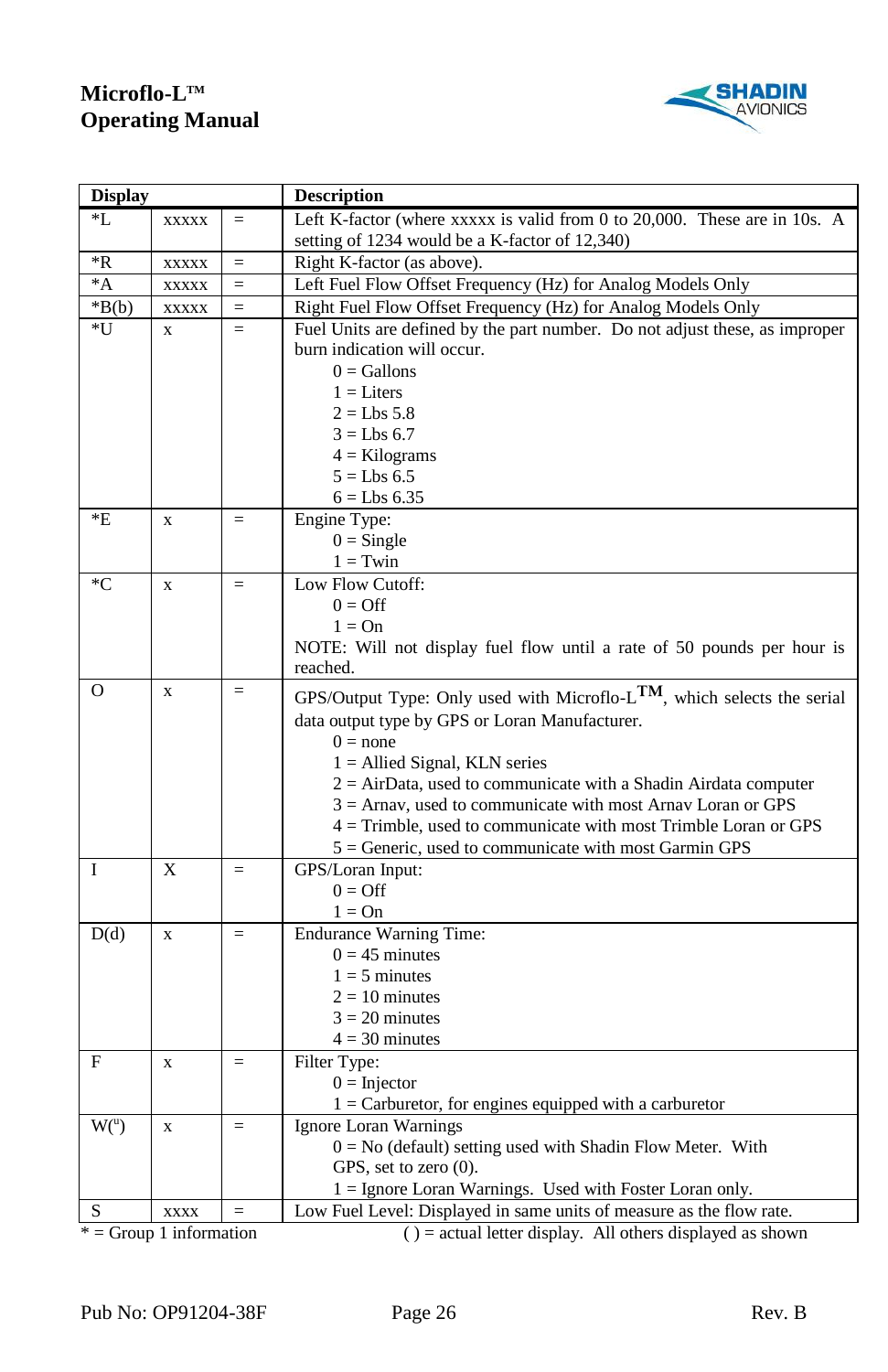

# **7. SPECIFICATIONS**

| Certification:         | TSO-C44a                                 |  |
|------------------------|------------------------------------------|--|
| Maximum usable fuel:   | 1,800 gallons                            |  |
|                        | 6,822 liters                             |  |
|                        | 9,999 lbs                                |  |
|                        | 5,484 Kg @ 0.805 Kg/lit                  |  |
| Maximum Altitude:      | $40,000$ ft                              |  |
| Operating temperature: | $-30^\circ$ to $50^\circ$ C              |  |
| Humidity:              | Up to 95% @ 32°C                         |  |
| Accuracy:              | $\pm 2\%$                                |  |
| Ground Speed Range:    | 27-600 knots                             |  |
| Functions:             | Fuel Flow (selectable endurance warning) |  |
|                        | <b>Fuel Used</b>                         |  |
|                        | <b>Fuel Remaining</b>                    |  |
|                        | <b>Full Fuel</b>                         |  |
|                        | <b>Add Fuel</b>                          |  |
|                        | Endurance                                |  |
|                        | NM/gallon                                |  |
|                        | <b>Fuel to Destination</b>               |  |
|                        | <b>Fuel at Destination</b>               |  |

### **ELECTRICAL RATING**

| Input Voltage:        | $14 - 28$ VDC            |
|-----------------------|--------------------------|
| <b>Input Current:</b> | 150mA @ 14 VDC to 28 VDC |

## **ELECTRICAL INTERFACE**

RS-232, Serial Data

## **MECHANICAL RATING**

| Weight:     | Panel unit: 8 oz.                |
|-------------|----------------------------------|
| Dimensions: | $2\frac{1}{4}$ x 4 $\frac{1}{4}$ |
| Mounting:   | <b>Instrument Panel</b>          |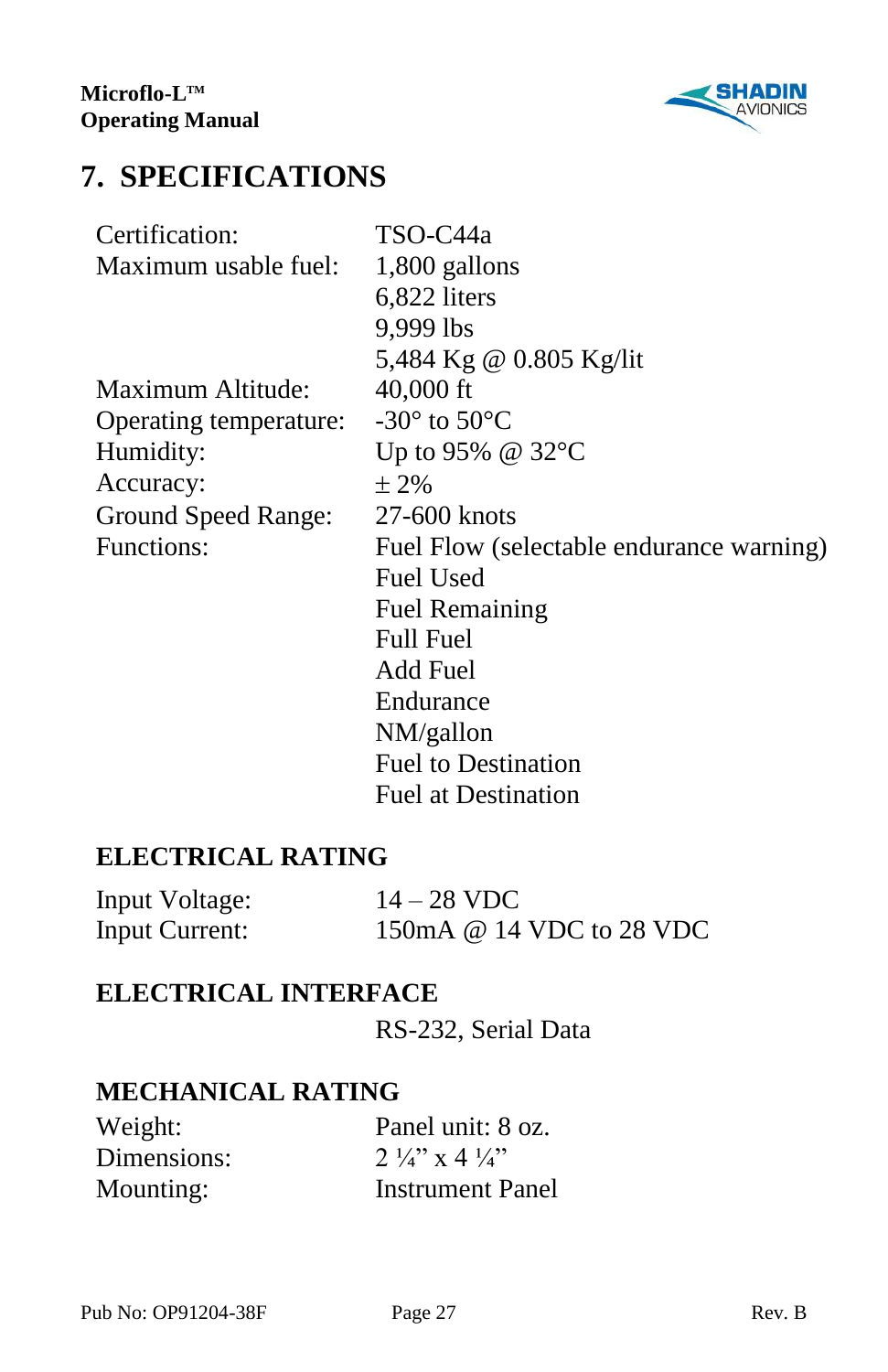

#### **COMPATIBLE RECEIVERS:**

| <b>ARNAV</b>                                                   | R15, R20, R21, R30, R40, R50, R50V, R50i, R5000,<br>FMS5000, Star5000, FMS7000                    |
|----------------------------------------------------------------|---------------------------------------------------------------------------------------------------|
| <b>BENDIX/KING</b>                                             | KLN-35, KLN-89B, KLN-90, KLN-90A,<br>KLN-90B, KLN-94, KLX-135, KLN-900                            |
| <b>BFGOODRICH/</b><br><b>FOSTER</b>                            | F4, F14, 500, 501, 616, LNS-6000                                                                  |
| <b>GARMIN</b>                                                  | 100, 150, 150XL, 155, 155XL, 165, 250, 250XL, 300, 300XL<br>GPS 400/500, GNC 420/520, GNS 430/530 |
| <b>MAGELLAN</b>                                                | 5000                                                                                              |
| <b>NORTHSTAR</b>                                               | M1 (above S/N 14800), M1A, M2, M3, 60, 600                                                        |
| <b>SKYFORCE</b>                                                | (*AIM) KMD-150, Skymap II, Skymap IIIC<br>*Avionics Installation Module                           |
| <b>TRIMBLE</b>                                                 | 1000DC, 2000, 3000, 2100, 3100                                                                    |
| IIMorrow/<br><b>UPS</b> Aviation<br>Technologies/<br>Garmin AT | Apollo 612B, 618, 618TCA, 820<br>GX-50/55/60/65, 360, CNX80<br>NMS 2001, NMC 2001                 |

*Microflo-L***™** *supports the interface for NMEA 0183 version 2 Input Protocol. This Protocol is available from most Handheld GPS Receivers. No output communication from the Microflo-L***™** *to the Handheld GPS Receivers is supported in this configuration*.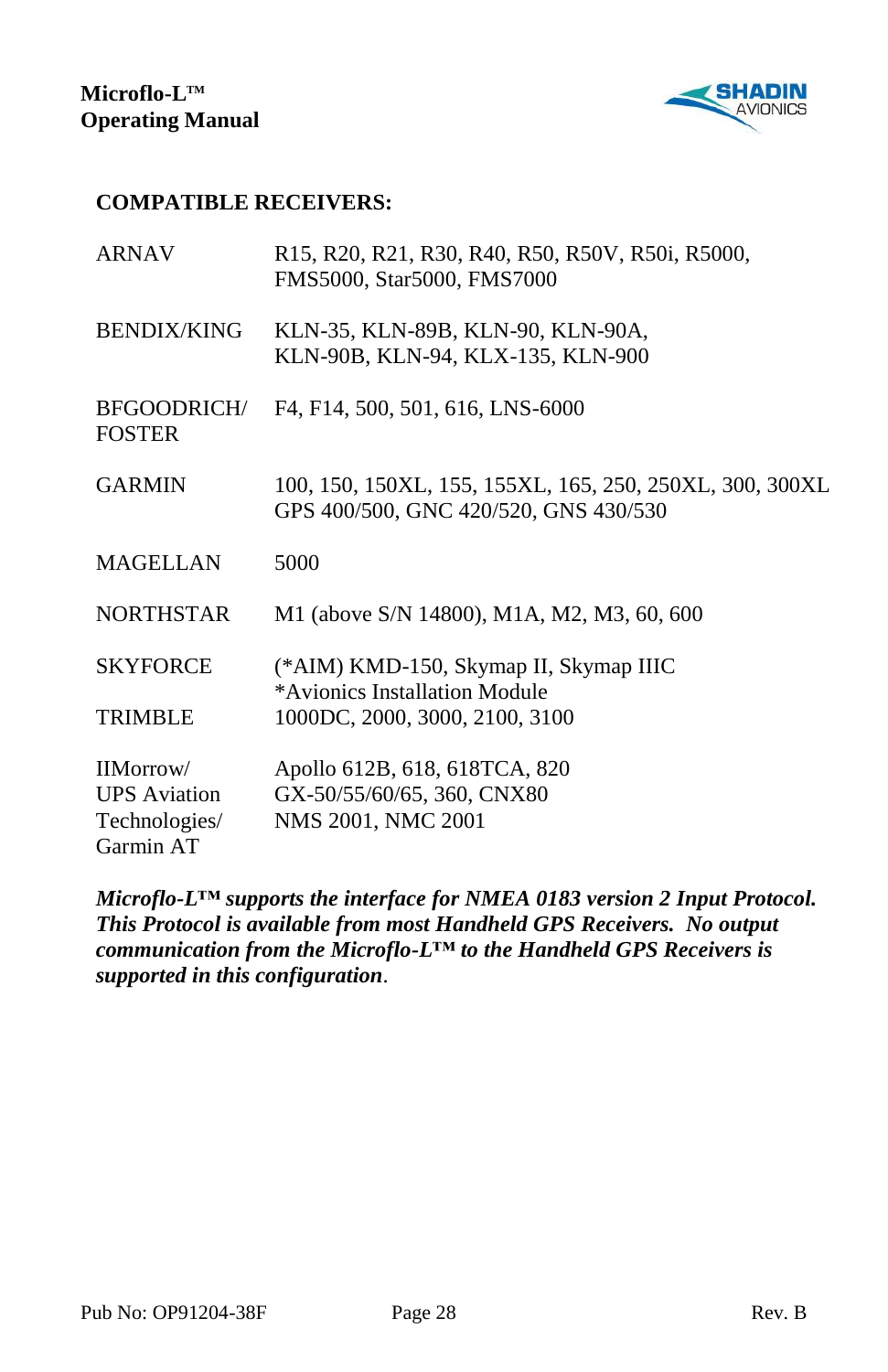

#### **PIN ASSIGNMENTS:**

| <b>PIN</b>     | $Microflo-L^{TM}$<br>P/N 91204XT-38-D     | <b>TRANSDUCER</b><br>68050X | <b>TRANSDUCER</b><br>6605XX |
|----------------|-------------------------------------------|-----------------------------|-----------------------------|
|                | $+14VDC$ or $+28VDC$ (2A Circuit breaker) |                             |                             |
| $\mathcal{D}$  | Airframe Ground                           |                             |                             |
| $\mathcal{R}$  | Left/Single Fuel Flow Transducer Power    | Red Wire                    | PIN A                       |
|                | (+12VDC to Transducer)                    | $(+12VDC input)$            | $(+12VDC input)$            |
| $\overline{4}$ | <b>Right Fuel Flow Transducer Power</b>   | Red Wire                    | PIN A                       |
|                | (+12VDC to Transducer)                    | $(+12VDC input)$            | $(+12VDC input)$            |
| $\overline{5}$ | Ground to Left/Right Fuel Flow Transducer | <b>Black Wire</b>           | PIN C                       |
| 6              | TX RS-232 (to LORAN or GPS)               |                             |                             |
|                | Left/Single Fuel Flow Transducer Signal   | White Wire                  | <b>PINB</b>                 |
| 8              | <b>Right Fuel Flow Transducer Signal</b>  | White Wire                  | <b>PINB</b>                 |
| 9              | RX RS-232 (from LORAN or GPS)             |                             |                             |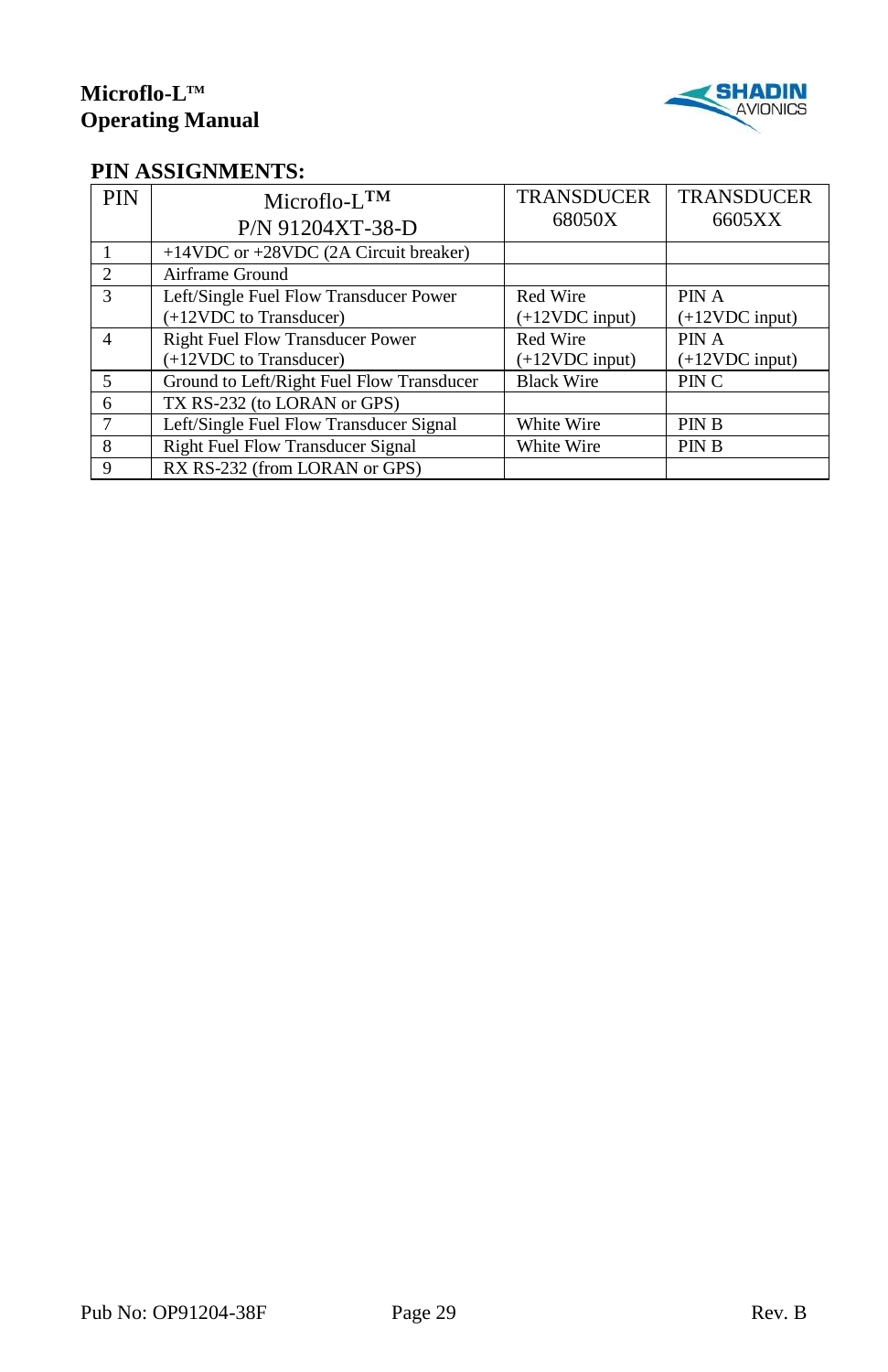

# **6. WARRANTY INFORMATION**

## **Limited Warranty**

a. Warranty Period. For all Products purchased by Buyer, the Warranty Period shall be twelve (12) months from the date of the installation by Buyer into its end-customer's product or twenty- four (24) months from the date of shipment to Buyer, whichever occurs first. Buyer will provide confirming installation date and applicable customer data to Seller upon request of Seller. The Product Warranty may be extended to end user customers of Buyer who purchase and receive such products within twenty-four months of the date the Products are shipped to Buyer.

b. During the Warranty Period, Seller warrants that:

1) All Products meet specifications published by Seller appropriate to the model and options purchased as of the shipping date or agreed in writing between Buyer and Seller; and

2) All Products will be free from defects in materials and workmanship or defects due to design (other than any design or requirements specified by Buyer)

c. For any failure covered by this limited warranty, Seller shall repair or replace, at Seller's option, the defective Product. Buyer will promptly notify Seller of any failure that occurs during Warranty Period and request an RMA from Seller and provide the reason for return in writing if Buyer returns the product for repair or replacement. Failure to provide such notice will relieve Seller of its warranty obligations.

d. Repair or replacement of a defective Product is the sole and only remedy under this warranty. In case of replacing a defective original Product, Seller will warrant the replacement Product for the remaining Warranty Period of the original Product

e. During the Warranty Period, replacement Products will be shipped on a nocharge basis on condition that all defective Products must be returned immediately upon receipt of replacement Products. Failure to return the defective Products promptly will result in an invoice for the full price of the replacement Product.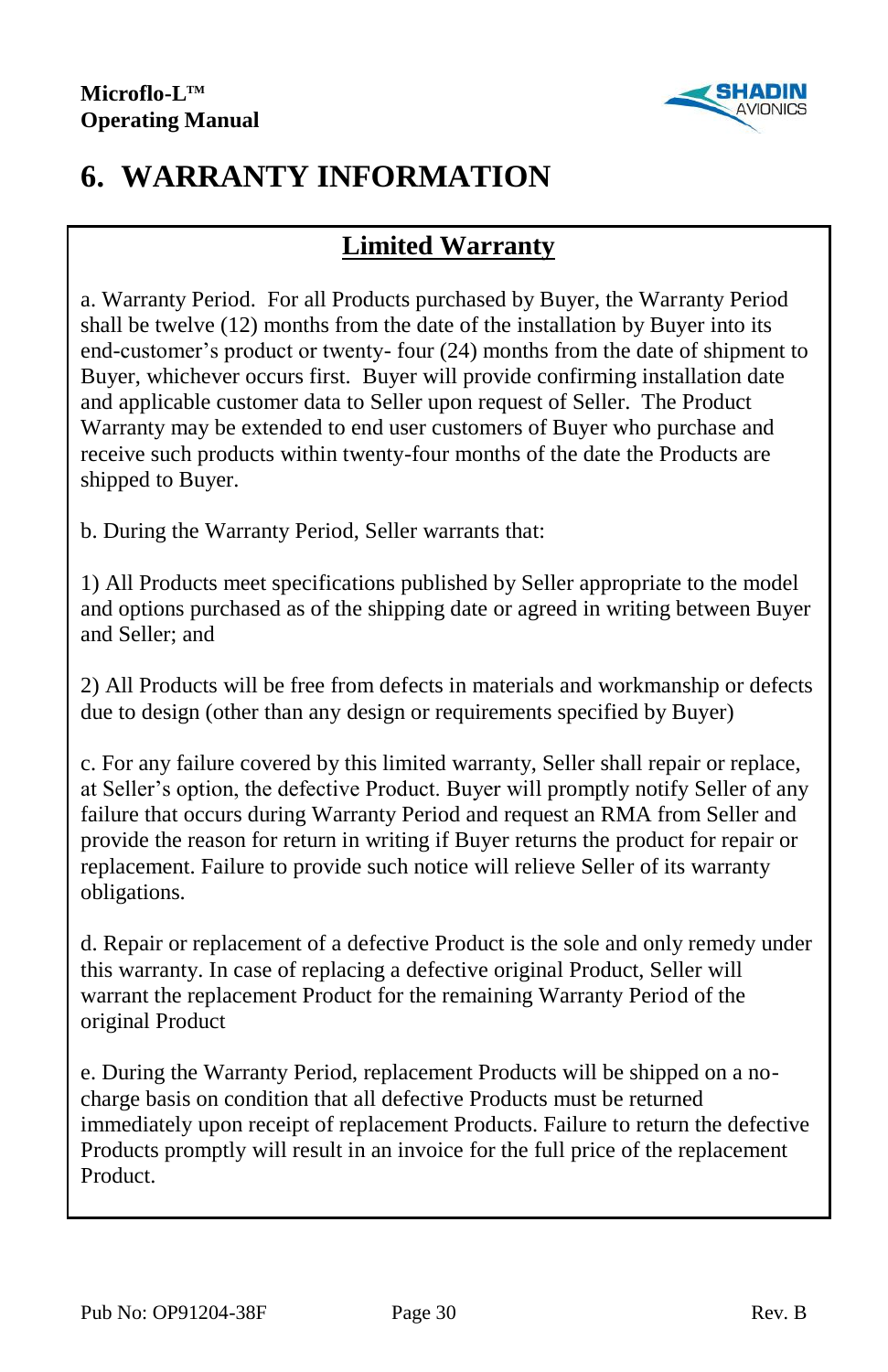

f. Notwithstanding the above, Seller provides no warranties (1) on any Products or portion thereof which is based on the Buyer's design; or (2) respecting any larger system of which the Seller's Product is only a component or part; and (3) non-Seller supplied replacement or repaired parts or Products.

g. This limited warranty shall not apply to any product that has been repaired or altered by any person other than Shadin Avionics or that has been subjected to misuse, accident, incorrect wiring, negligence, improper or unprofessional assembly or improper installation by any person.

h.. *This Warranty does not cover any reimbursement for any person's time for installation, removal, assembly or repair.* Shadin Avionics retains the right to determine the reason or cause for warranty repair or replacement.

i. This Warranty does not extend to any aircraft, vehicle, boat, machine or any other device to which this Shadin Avionics product may be installed, connected, attached, interconnected or used in conjunction with in any way.

j. Buyer is responsible for any damages caused by inappropriate transportation.

k**. THIS WARRANTY IS IN LIEU OF ALL OTHER WARRANTIES, EXPRESS OR IMPLIED, INCLUDING WITHOUT LIMITATION, WARRANTIES OF MERCHANTABILITY OR OF FITNESS FOR A PARTICULAR PURPOSE. BUYER'S EXCLUSIVE REMEDY FOR BREACH OF WARRANTY IS REPAIR OR REPLACEMENT, AT SELLER'S OPTION. ANY LAWSUIT BY BUYER AGAINST SELLER, ITS OFFICERS, DIRECTORS, EMPLOYEES, OR AFFILIATES, ARISING OUT OF OR RELATING TO WARRANTY CLAIMS REGARDING THE SUBJECT PRODUCT, SHALL BE FILED WITHIN TWO YEARS FROM SHIPMENT OF THE SUBJECT PRODUCT TO BUYER BY SELLER.**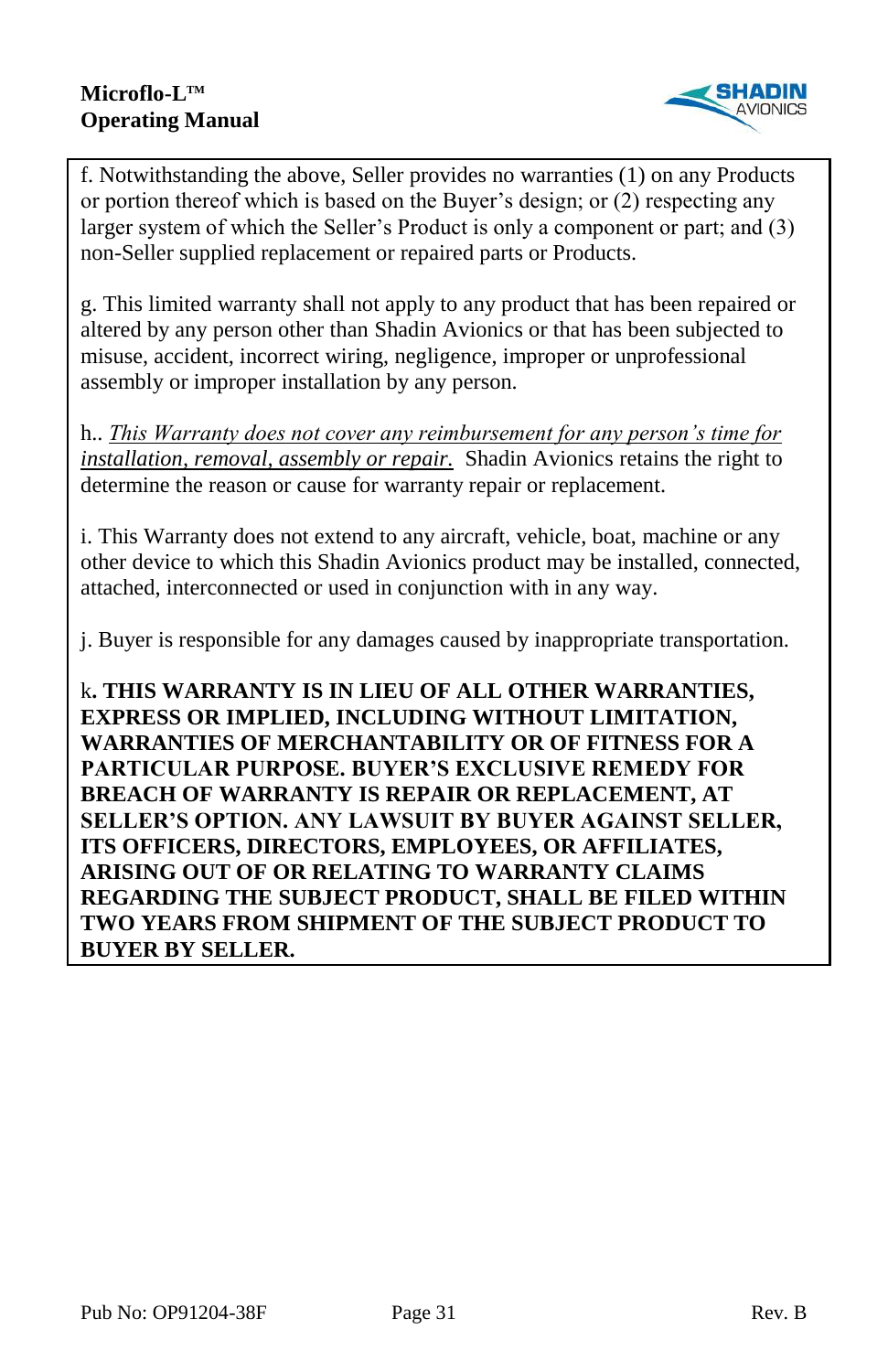

#### *Digital Fuel Management System Data (Microflo-L*™*)*

| Part Number:                               |  |
|--------------------------------------------|--|
|                                            |  |
| Left/Single Transducer Part or Kit Number: |  |
| Left/Single Transducer Serial Number:      |  |
| Right Transducer Part or Kit Number:       |  |
| <b>Right Transducer Serial Number:</b>     |  |
|                                            |  |
| Installed By:                              |  |

#### Group 2 Configuration Selections

| 0    | Serial Output Type            |  |
|------|-------------------------------|--|
|      | Serial Input On/Off           |  |
| D(d) | <b>Endurance Warning Time</b> |  |
| F    | Filter Type                   |  |
|      | Ignore Loran Warnings         |  |
|      | Low Fuel Level                |  |

The Continued Airworthiness of the Fuel Flow Indicator is maintained on condition, with no periodic maintenance required.

NOTES: